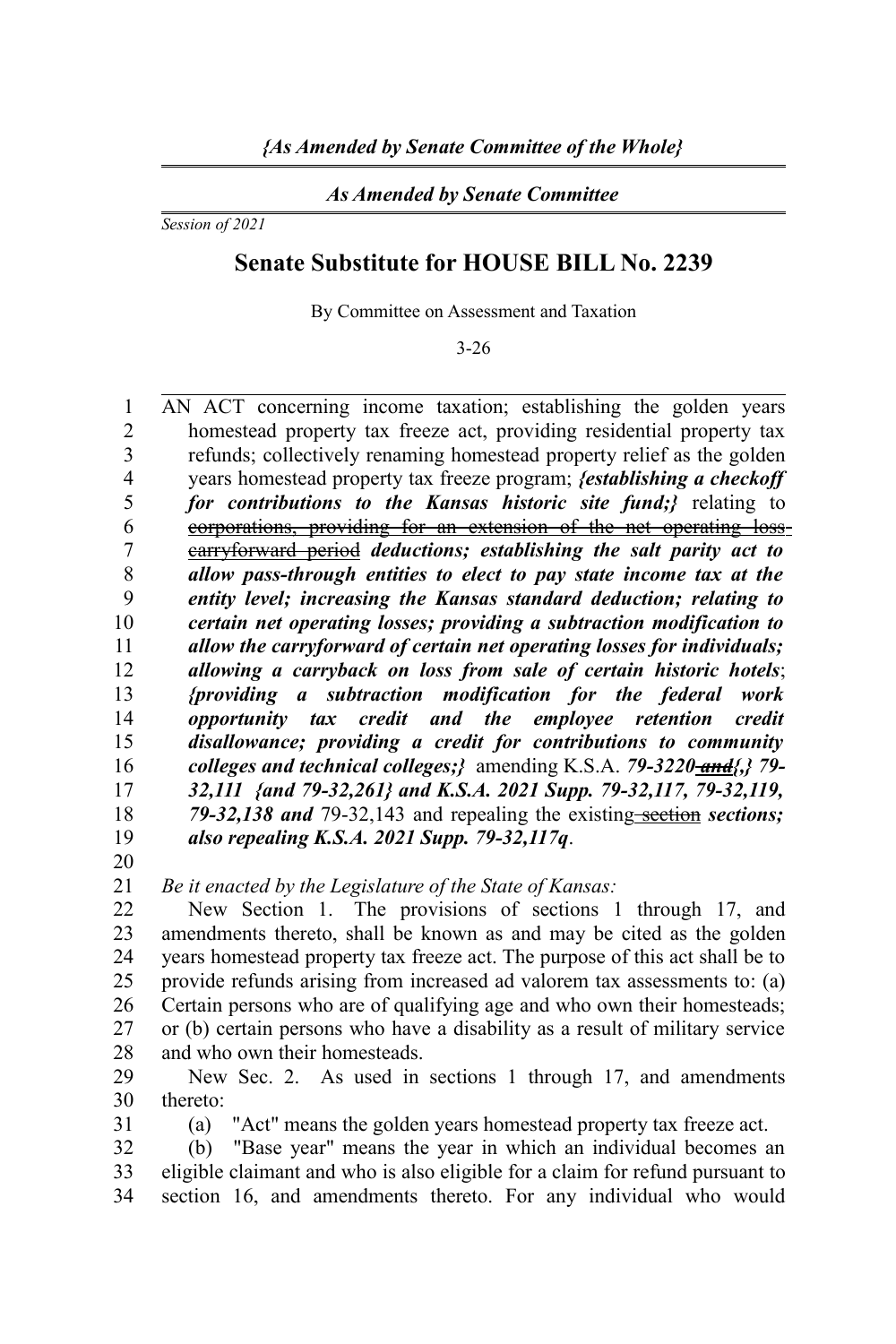otherwise be an eligible claimant prior to 2019 *2021*, such base year shall be deemed to be 2019 2021 for the purposes of this act. In the event an individual is no longer an eligible claimant under this act, the individual shall establish a new base year in the year that the individual becomes an eligible claimant. 1 2 3 4 5

(c) "Claimant" means a person who has filed a claim under the provisions of this act and was, during the entire calendar year preceding the year in which such claim was filed for refund under this act, except as provided in section 3, and amendments thereto, both domiciled in this state and was: (1) A person who is 65 years of age or older; or (2) a disabled veteran. The surviving spouse of a person 65 years of age or older or a disabled veteran who was receiving benefits pursuant to this section at the time of the claimant's death, shall be eligible to continue to receive benefits until such time the surviving spouse remarries. 6 7 8 9 10 11 12 13 14

(d) "Disabled veteran" means a person who is a resident of Kansas and has been honorably discharged from active service in any branch of the armed forces of the United States or the Kansas national guard and who has been certified by the United States department of veterans affairs or its successor to have a 50% or greater permanent disability sustained through military action or accident or resulting from a disease contracted while in such active service. 15 16 17 18 19 20 21

(e) "Homestead" means the dwelling, or any part thereof, owned and occupied as a residence by the household and so much of the land surrounding it, as defined as a home site for ad valorem tax purposes, and may consist of a part of a multi-dwelling or multi-purpose building and a part of the land upon which it is built or a manufactured home or mobile home and the land upon which it is situated. "Owned" includes one or more joint tenants or tenants in common.  $22$ 23 24 25 26 27 28

When a homestead is occupied by two or more individuals and more than one of the individuals is able to qualify as a claimant, the individuals may determine between them as to who the claimant will be. If they are unable to agree, the matter shall be referred to the secretary of revenue, whose decision shall be final. 29 30 31 32 33

(f) "Household" means a claimant, a claimant and spouse who occupy the homestead or a claimant and one or more individuals not related as married individuals who together occupy a homestead. 34 35 36

(g) "Household income" means all income received by all persons of a household in a calendar year while members of such household. 37 38

(h) "Income" means the sum of adjusted gross income under the Kansas income tax act effective for tax year  $\frac{2020}{2022}$ , and tax years thereafter, without regard to any maintenance, support money, cash public assistance and relief, not including any refund granted under this act, the gross amount of any pension or annuity, including all monetary retirement 39 40 41 42 43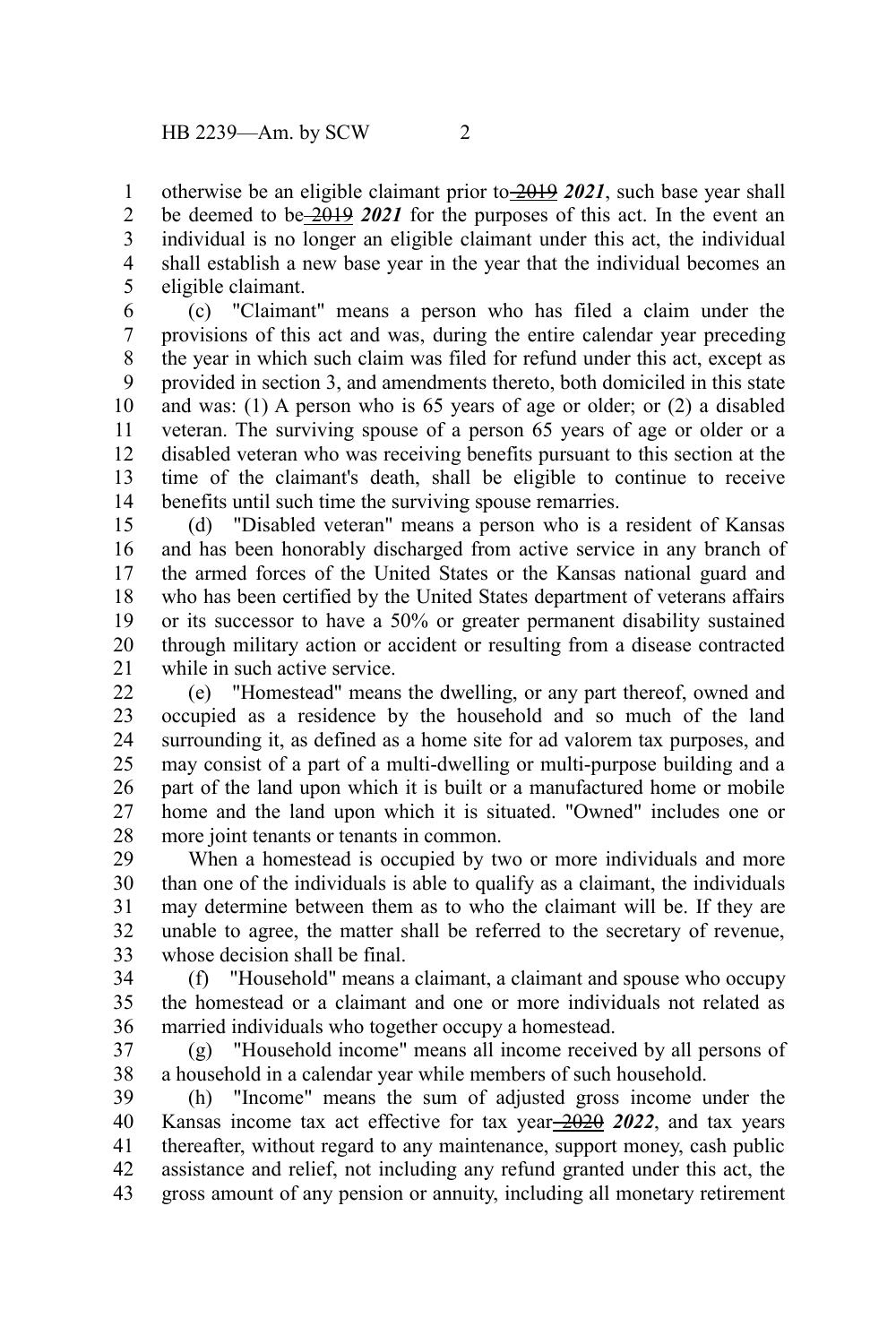benefits from whatever source derived, including, but not limited to, all payments received under the railroad retirement act, except disability payments, payments received under the federal social security act, except that for determination of what constitutes income, such amount shall not exceed 50% of any such social security payments and shall not include any social security payments to a claimant who, prior to attaining full retirement age, had been receiving disability payments under the federal social security act in an amount not to exceed the amount of such disability payments or 50% of any such social security payments, whichever is greater, all dividends and interest from whatever source derived not included in adjusted gross income, workers compensation and the gross amount of loss of time insurance. Income does not include gifts from nongovernmental sources or surplus food or other relief in kind supplied by a governmental agency, nor shall net operating losses and net capital losses be considered in the determination of income. Income does not include veterans disability pensions or disability payments received under the federal social security act. 1 2 3 4 5 6 7 8 9 10 11 12 13 14 15 16 17

(i) "Property taxes accrued" means property taxes, exclusive of special assessments, delinquent interest and charges for service, levied on a claimant's homestead in 2019 *2021* or any calendar year thereafter by the state of Kansas and the political and taxing subdivisions of the state. When a homestead is owned by two or more persons or entities as joint tenants or tenants in common and one or more of the persons or entities is not a member of the claimant's household, "property taxes accrued" is that part of property taxes levied on the homestead that reflects the ownership percentage of the claimant's household. For purposes of this act, property taxes are levied when the tax roll is delivered to the local treasurer with the treasurer's warrant for collection. When a claimant and household own their homestead for only a part of a calendar year, "property taxes accrued" means only taxes levied on the homestead when both owned and occupied as a homestead by the claimant's household at the time of the levy, multiplied by the percentage of 12 months that the property was owned and occupied by the household as its homestead in that year. When a household owns and occupies two or more different homesteads in the same calendar year, property taxes accrued shall be the sum of the taxes allocable to those several properties while occupied by the household as its homesteads during the year. Whenever a homestead is an integral part of a larger unit such as a multi-purpose or multi-dwelling building, property taxes accrued shall be that percentage of the total property taxes that is equal to the percentage of the value of the homestead compared to the total unit's value. For the purpose of this act, the word "unit" refers to that parcel of property covered by a single tax statement of which the homestead is a part. 18 19 20 21 22 23 24 25 26 27 28 29 30 31 32 33 34 35 36 37 38 39 40 41 42 43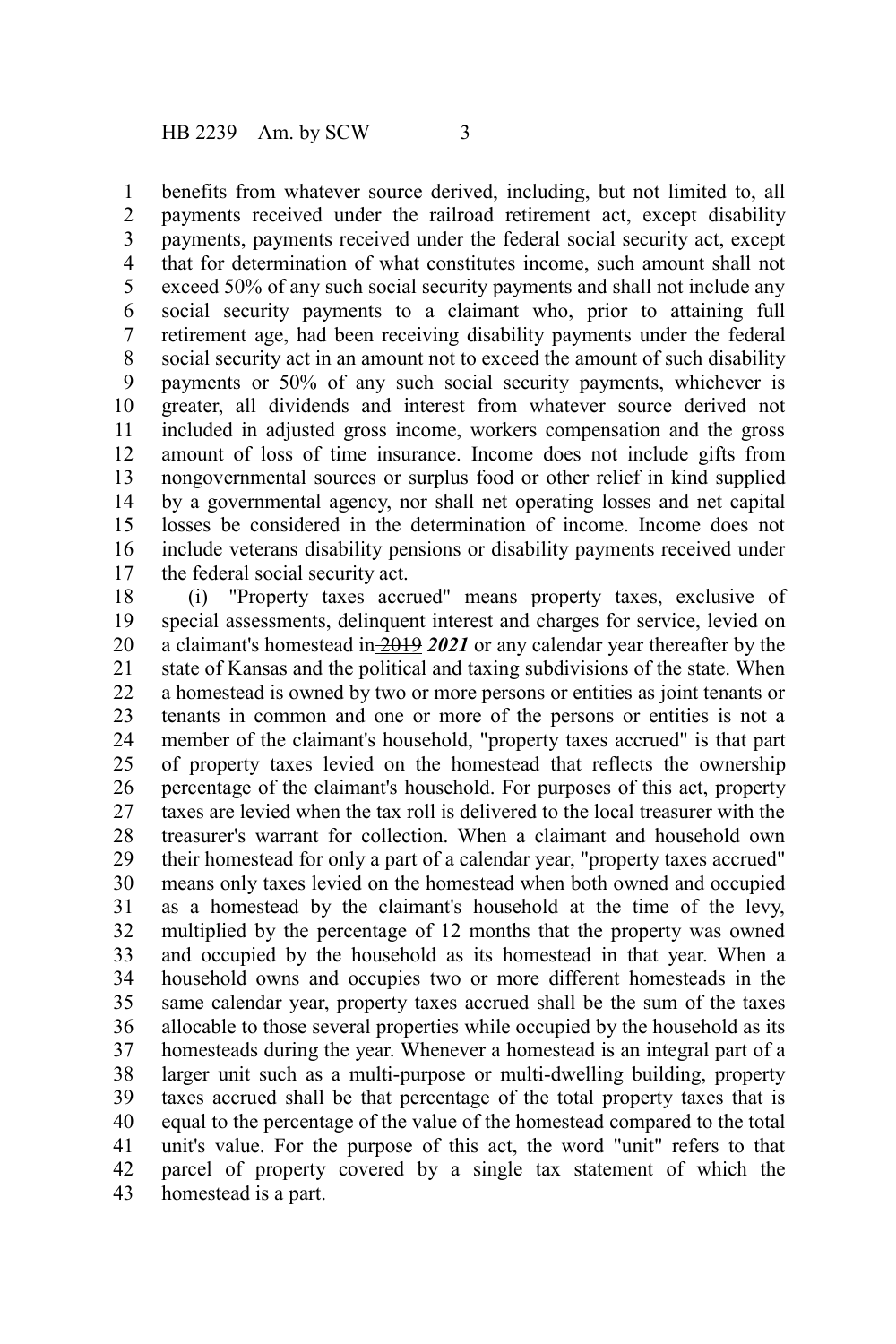New Sec. 3. The right to file a claim under this act may be exercised on behalf of a claimant by such person's legal guardian, conservator or attorney-in-fact. When a claimant dies after having filed a timely claim, the amount thereof shall be disbursed to another member of the household as determined by the director of taxation. If the claimant was the only member of such person's household, the claim may be paid to such person's executor or administrator, but if neither is appointed and qualified, the amount of the claim may be paid upon a claim duly made to any heir at law. In the absence of any such claim within two years of the filing of the claim, the amount of the claim shall escheat to the state. When a person who would otherwise be entitled to file a claim under the provisions of this act dies prior to filing such claim, another member of such person's household may file such claim in the name of such decedent, subject to the deadline prescribed by section 5, and amendments thereto, and the director shall pay the amount to which the decedent would have been entitled to such person filing the claim. If the decedent was the only member of such person's household, the decedent's executor or administrator may file such claim in the name of the decedent, and the claim shall be paid to the executor or administrator. In the event that neither an executor or administrator is appointed and qualified, such claim may be made by any heir at law and the claim shall be payable to such heir at law. Any of the foregoing provisions shall be applicable in any case where the decedent dies in the calendar year preceding the year in which a claim may be made under the provisions of this act, if such decedent was a resident of or domiciled in this state during the entire part of such year that such decedent was living. Where the decedent's death occurs during the calendar year preceding the year in which a claim may be made, the amount of the claim that would have been allowable if the decedent had been a resident of or domiciled in this state the entire calendar year of such person's death shall be reduced in a proportionate amount equal to a fraction of the claim otherwise allowable, the numerator of which fraction is the number of months in such calendar year following the month of the decedent's death, and the denominator of which is 12. 1 2 3 4 5 6 7 8 9 10 11 12 13 14 15 16 17 18 19 20 21 22 23 24 25 26 27 28 29 30 31 32 33

New Sec. 4. A claimant may claim property tax relief under this act with respect to property taxes accrued and, after audit by the director of taxation with respect to this act, the allowable amount of such claim shall be paid, except as otherwise provided in sections 6, 15 and 17, and amendments thereto, to the claimant from the income tax refund fund upon warrants of the director of accounts and reports pursuant to vouchers approved by the director of taxation or by any person designated by the claimant, but no warrant issued shall be drawn in an amount of less than \$5. No interest shall be allowed on any payment made to a claimant pursuant to this act. 34 35 36 37 38 39 40 41 42 43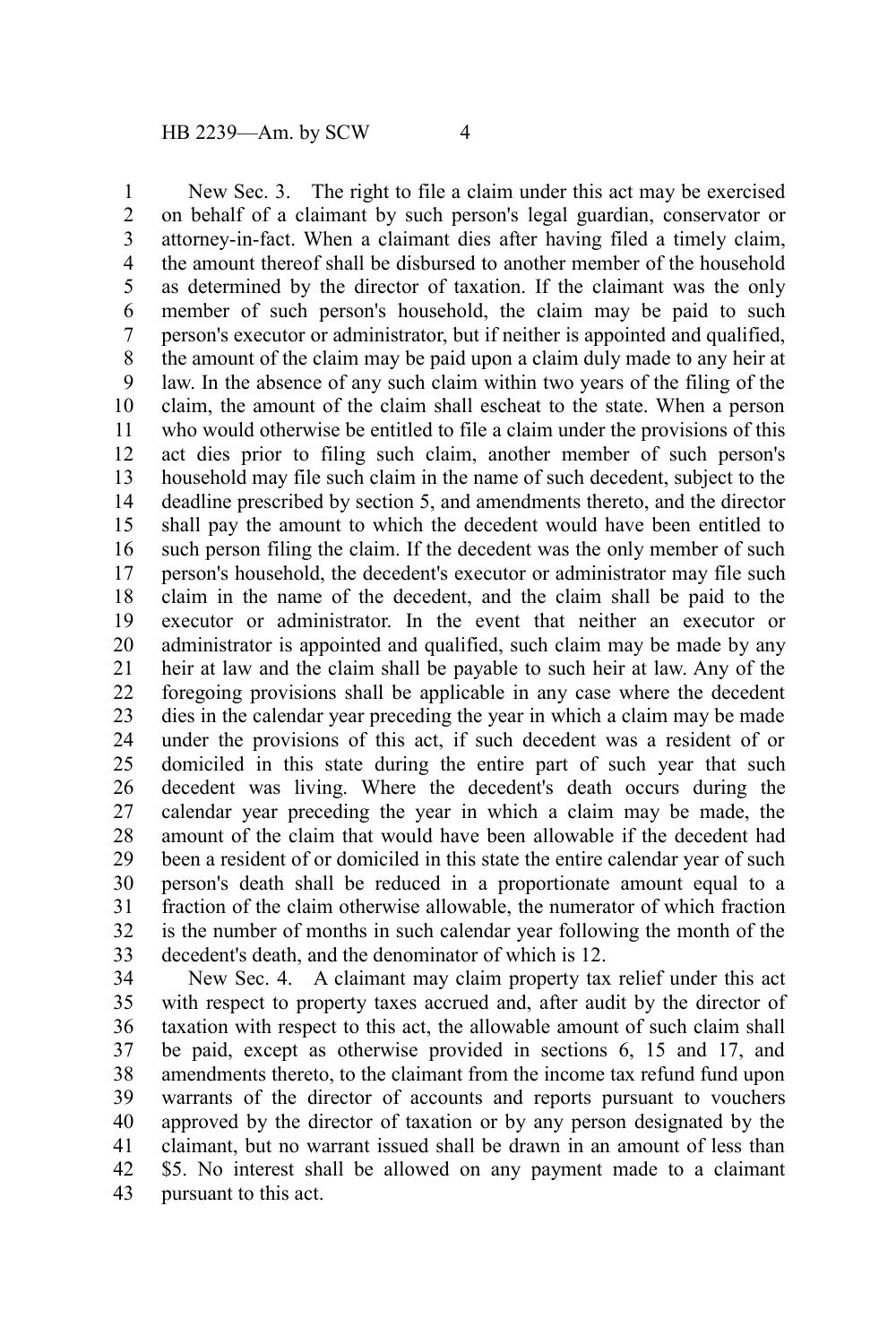New Sec. 5. Except as provided in section 14, and amendments thereto:  $(a)$  For tax year 2020, no claim shall be paid or allowed unless such claim is filed with and in the possession of the department of revenue on or before April 15, 2022; and (b) for tax year 2021, and all tax years thereafter, no claim in respect of property taxes levied in any year shall be paid or allowed unless such claim is filed with and in the possession of the department of revenue on or before April 15 of the year next succeeding the year in which such taxes were levied. 1 2 3 4 5 6 7 8

New Sec. 6. The amount of any claim otherwise payable under this act may be applied by the director of taxation against any liability outstanding on the books of the department of revenue against the claimant, or against any other individual who was a member of such person's household in the year that the claim relates. 9 10 11 12 13

New Sec. 7. Only one claimant per household per year shall be entitled to relief under this act. 14 15

New Sec. 8. (a) Commencing in tax year  $\frac{2020}{2022}$ , and all tax years thereafter, the amount of any claim pursuant to this act shall be computed by deducting the homestead ad valorem tax amount in the tax year the refund is sought from the amount of a claimant's base year homestead ad valorem tax amount. 16 17 18 19 20

21

(b) The amount of claim shall be computed only to the nearest \$1.

(c) A taxpayer shall not be eligible for a claim pursuant to this act if such taxpayer has received for such property for such tax year either: (1) A homestead property tax refund pursuant to K.S.A. 79-4501 et seq., and amendments thereto; or (2) the selective assistance for effective senior relief (SAFESR) credit pursuant to K.S.A. 79-32,263, and amendments thereto. 22 23 24 25 26 27

(d) The maximum amount of a claim that may be claimed by a claimant in any one tax year pursuant to this act shall be \$2,500. 28 29

New Sec. 9. (a) In administering this act, the director of taxation shall make available suitable forms with instructions for claimants. Copies of such forms shall also be made available to all county clerks and county treasurers in sufficient numbers to supply claimants residing in their respective counties. It shall be the duty of the county clerk to assist any claimant seeking assistance in the filing of a claim under the provisions of this act. The county treasurer of each county shall mail to each taxpayer, with the property tax statement of such taxpayer, information on eligibility for relief under this act to be provided by the secretary of revenue. 30 31 32 33 34 35 36 37 38

(b) The secretary of revenue is hereby authorized to adopt such rules and regulations as may be necessary for the administration of the provisions of this act. 39 40 41

New Sec. 10. (a) Every claimant under this act shall supply to the director of taxation, in support of a claim, reasonable proof of age and 42 43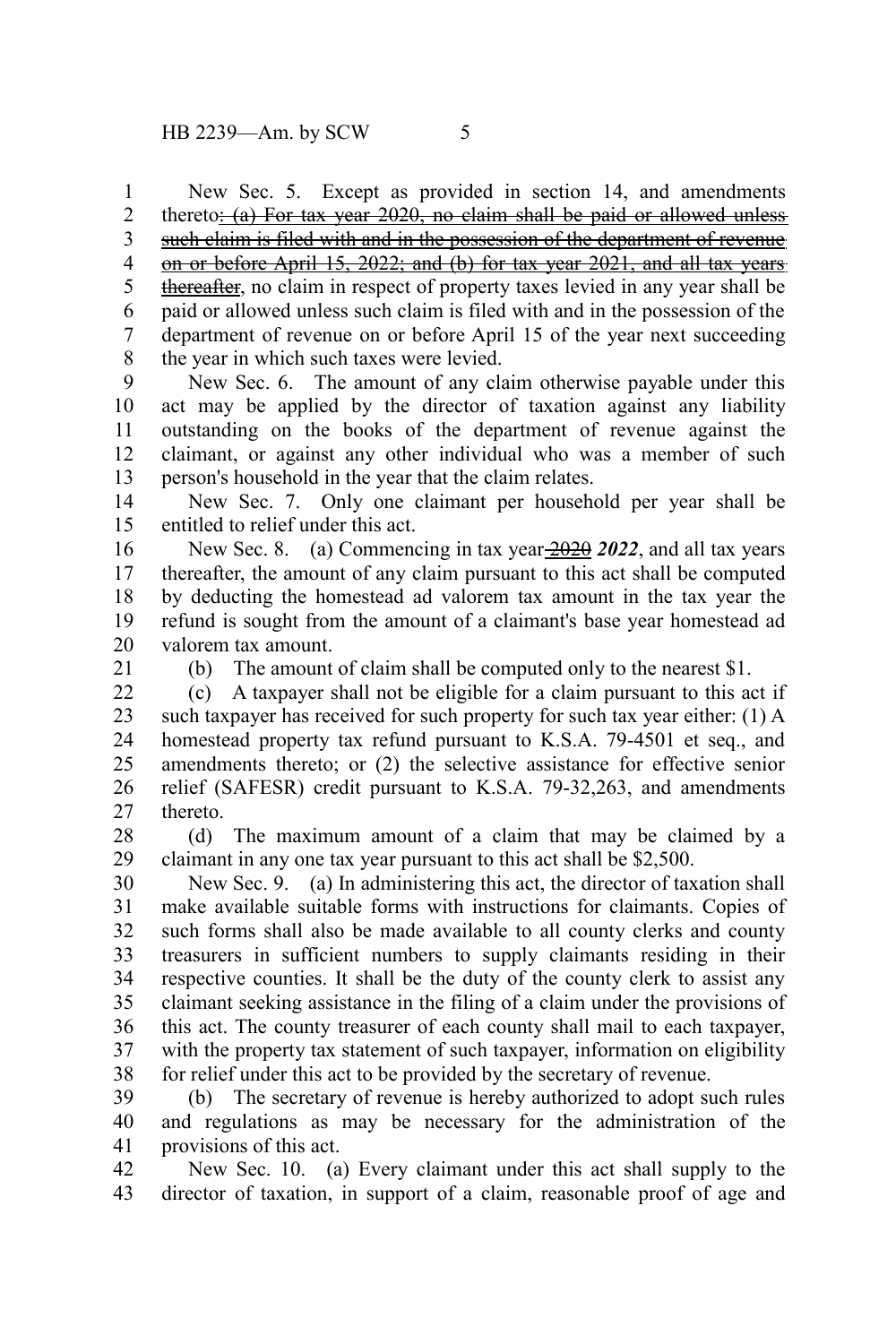changes of homestead, household membership, household income, household assets and size and nature of property claimed as the homestead. 1  $\mathcal{L}$ 3

(b) Every claimant who is a homestead owner, or whose claim is based wholly or partly upon homestead ownership at some time during the calendar year, shall supply to the director of taxation, in support of a claim, the amount of property taxes levied upon the property claimed as a homestead and a statement that the property taxes accrued used for purposes of this act have been or will be paid by the claimant. Upon request by the director, such claimant shall provide a copy of the statement of property taxes levied upon the property claimed as a homestead. The amount of personal property taxes levied on a manufactured home or mobile home shall be set out on the personal property tax statement showing the amount of such tax as a separate item. 4 5 6 7 8 9 10 11 12 13 14

(c) The information required to be furnished under subsection (b) shall be in addition to that required under subsection (a). 15 16

New Sec. 11. In any case in which it is determined that a claim is or was excessive and was filed with fraudulent intent, the claim shall be disallowed in full, and, if the claim has been paid, the amount paid may be recovered by assessment as income taxes are assessed, and such assessment shall bear interest from the date of payment or credit of the claim, until recovered, at the rate of 1% per month. The claimant in such case and any person who assisted in the preparation or filing of such excessive claim, or supplied information upon which such excessive claim was prepared, with fraudulent intent, shall be guilty of a class B misdemeanor. In any case in which it is determined that a claim is or was excessive and was negligently prepared, 10% of the corrected claim shall be disallowed, and, if the claim has been paid, the proper portion of any amount paid shall be similarly recovered by assessment as income taxes are assessed, and such assessment shall bear interest at the rate of 1% per month from the date of payment until recovered. In any case in which it is determined that a claim is or was excessive due to the fact that the claimant neglected to include certain income received during the year, the claim shall be corrected and the excess disallowed, and, if the claim has been paid, the proper portion of any amount paid shall be similarly recovered by assessment as income taxes are assessed. 17 18 19 20 21 22 23 24 25 26 27 28 29 30 31 32 33 34 35 36

New Sec. 12. No claim for relief under the provisions of this act shall be allowed to any claimant who is a recipient of public funds specifically designated for the payment of taxes during the period for which the claim is filed. 37 38 39 40

New Sec. 13. A claim shall be disallowed if the director of taxation finds that the claimant received title to such person's homestead primarily for the purpose of receiving benefits under this act. 41 42 43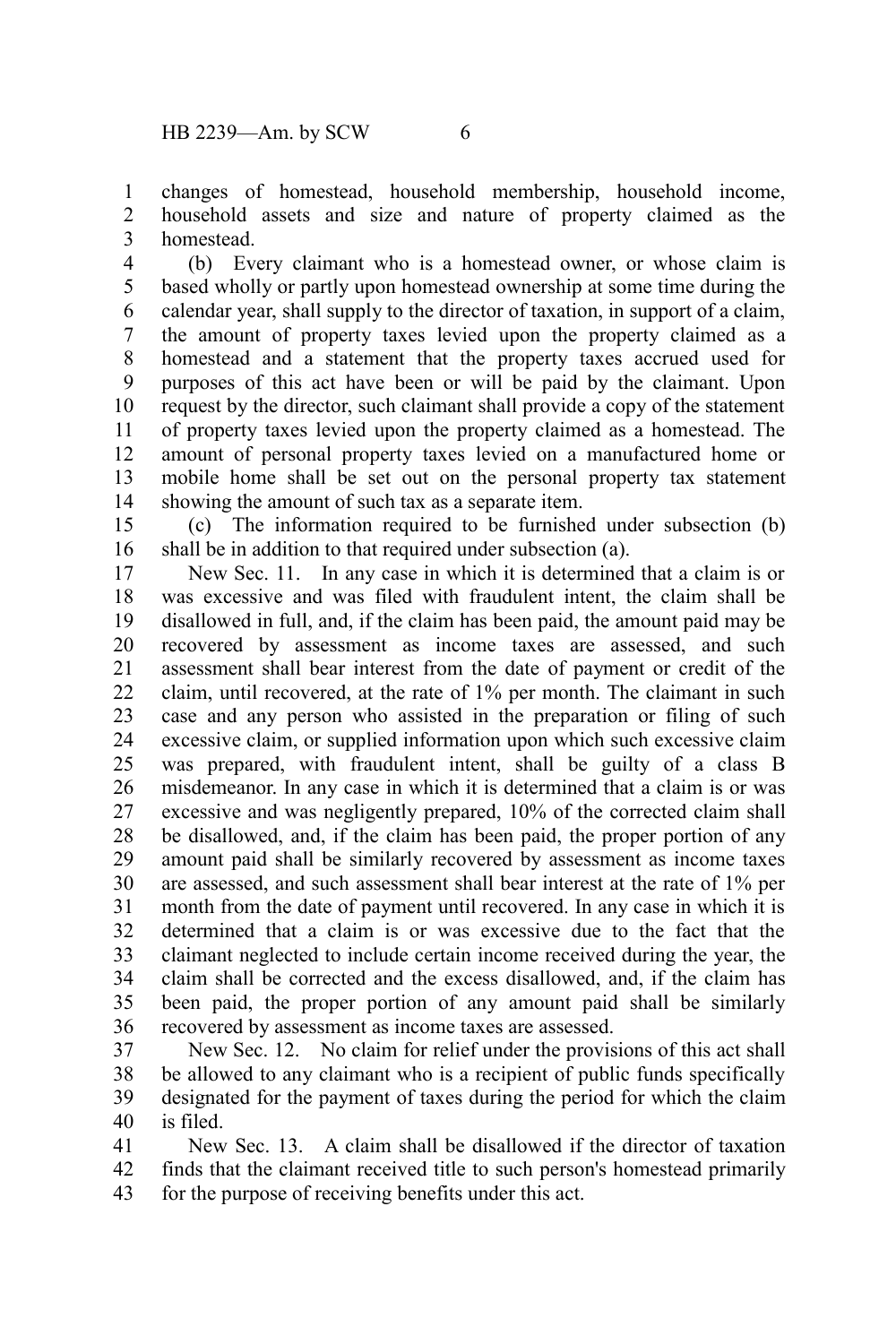New Sec. 14. For claims in respect to property taxes levied in any year, the director of taxation may extend the time for filing any claim or accept a claim filed after the filing deadline when good cause exists, if the claim has been filed within four years of the deadline. 1 2 3 4

5

New Sec. 15. (a) The director of taxation shall issue to the county clerk by October 1 of each year an electronic record containing the name of each eligible claimant who received a refund of property taxes under this act for the prior year. 6 7 8

(b) When initially filing a claim under this act, the claimant shall be given an election to receive such refund directly from the director of taxation or have such refund applied to the claimant's ad valorem taxes in the county. The claimant shall make the election on a form supplied by the director of taxation. Such refund shall not be applied to any special assessment. 9 10 11 12 13 14

(c) After the electronic record under subsection (a) has been received from the director of taxation, the county clerk of the county in which the property is located shall make any corrections needed, if any, based upon information known by the county clerk concerning any change in eligibility of any claimant listed in such record. After any needed corrections have been made to the electronic record, the county clerk, on behalf of each claimant listed in such record, shall certify the information contained in such record to the county treasurer in lieu of paying that portion of the first half of taxes on the claimant's homestead in the current year, which equals the amount of the golden years homestead property tax freeze refund received by the claimant for taxes levied in the preceding year up to the amount of the first half of the property taxes due. 15 16 17 18 19 20 21 22 23 24 25 26

(d) The county treasurer shall certify and return the electronic record referred to in subsection (a), including any changes made by the county clerk pursuant to subsection (c), to the director of taxation by December 31 of each year. After receiving a claim of any claimant who is listed in the electronic record submitted by the county treasurer, the director shall examine the same, and, if the claim is valid, the director of accounts and reports shall draw a warrant in favor of the county in which the claimant's homestead is located upon a voucher approved by the director of taxation in the amount of the allowable claim for refund. Sufficient information to identify the claimant shall be directed to the county treasurer with each warrant. Any taxes levied in any year on the homestead of any claimant who has obtained the eligibility herein provided for in excess of the amount paid to the county by the state and by the claimant on or before December 20 of such year shall be paid by the claimant on or before May 10 of the succeeding year. 27 28 29 30 31 32 33 34 35 36 37 38 39 40 41

(e) For the purposes of this section, "electronic record" means the same as defined in K.S.A. 16-1602, and amendments thereto. 42 43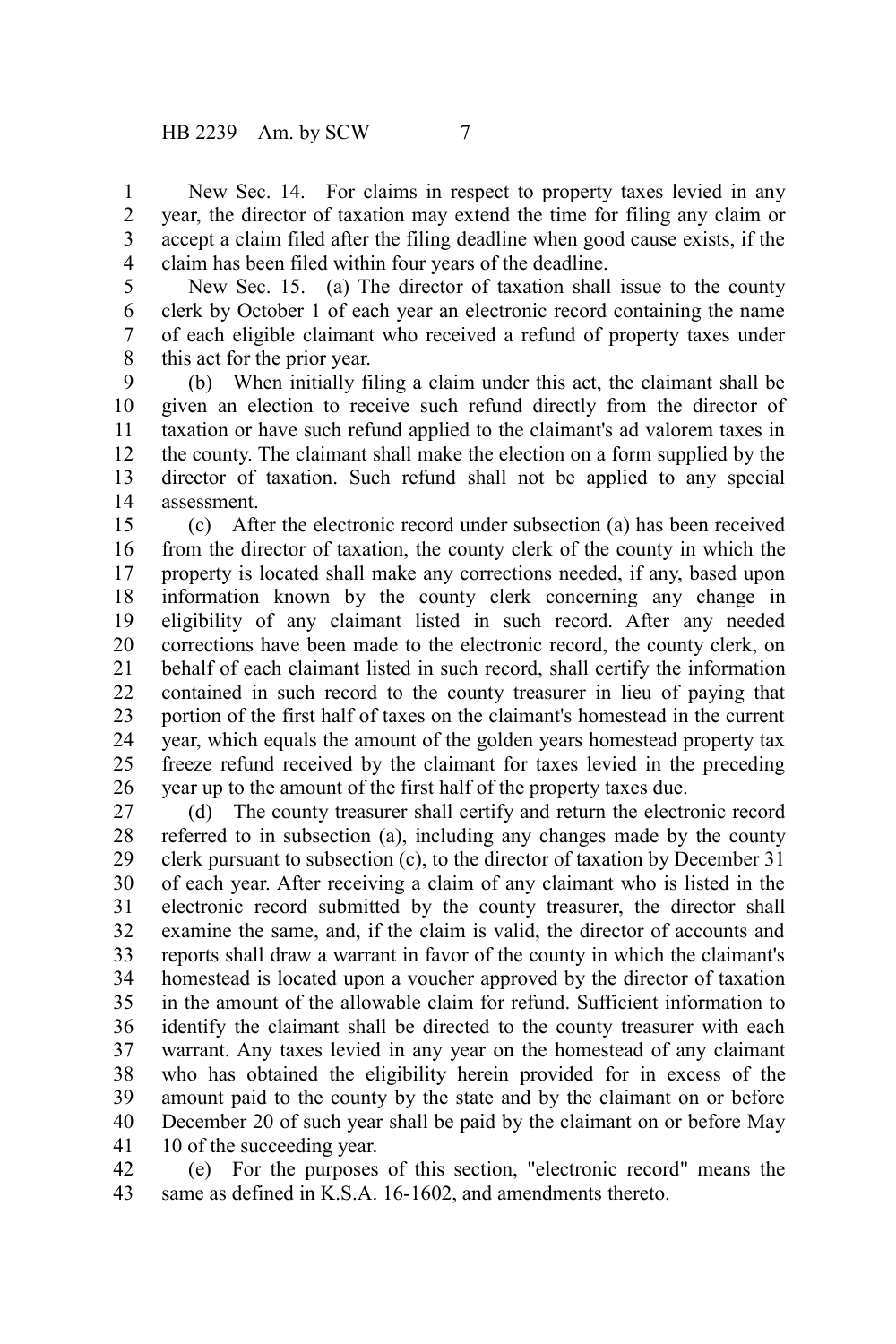New Sec. 16. A claimant shall only be eligible for a claim for refund under this act if: (a) The household income for the year in which the claim is filed is \$75,000 or less; and (b) the appraised value of the homestead *for the base year* is \$485,000 or less. In the case of all tax years commencing after December 31, 2020 *2022*, the upper limit household income threshold amount prescribed in this subsection shall be increased by an amount equal to such threshold amount multiplied by the cost-of-living adjustment determined under section  $1(f)(3)$  of the federal internal revenue code for the calendar year in which the taxable year commences. 1 2 3 4 5 6 7 8 9

New Sec. 17. If there are delinquent property taxes on the claimant's homestead, the refund shall be paid to the county treasurer of the county in which such homestead is located and applied first to the oldest of such delinquent property taxes and applied forward to the most recent delinquent property taxes and then to any other property taxes due on the claimant's homestead. 10 11 12 13 14 15

New Sec. 18. K.S.A. 79-4501 through 79-4531 and 79-32,263, and amendments thereto, and sections 1 through 18, and amendments thereto, shall be collectively known and may be cited as the golden years homestead property tax freeze program. 16 17 18 19

Sec. 19. K.S.A. 79-32,143 is hereby amended to read as follows: 79- 32,143. (a) *(1) (A)* For net operating losses incurred in taxable years beginning after December 31, 1987, *prior to January 1, 2018,* a net operating loss deduction shall be allowed in the same manner that it is allowed under the federal internal revenue code*,* except that such net operating loss may only be carried forward to each of the 10 taxable years following the taxable year of the net operating loss. 20 21 22 23 24 25 26

*(B) For net operating losses incurred in taxable years beginning after December 31, 2017, a net operating loss deduction shall be allowed in the same manner that it is allowed under the federal internal revenue code, except that such net operating loss deduction may only be carried forward. (2)* For net operating farm losses, as defined by subsection (i) of 27 28 29 30 31 32 33

section 172 of the federal internal revenue code, incurred in taxable years beginning after December 31, 1999, a net operating loss deduction shall be 34

allowed in the same manner that it is allowed under the federal internal 35

revenue code except that such net operating loss may be carried forward to each of the 10 taxable years following the taxable year of the net operating 36 37

- loss. 38
- *(3)* The amount of the net operating loss that may be carried back or forward for Kansas income tax purposes shall be that portion of the federal net operating loss allocated to Kansas under this act in the taxable year that the net operating loss is sustained. 39 40 41 42
- (b) The amount of the loss to be carried back or forward will be the 43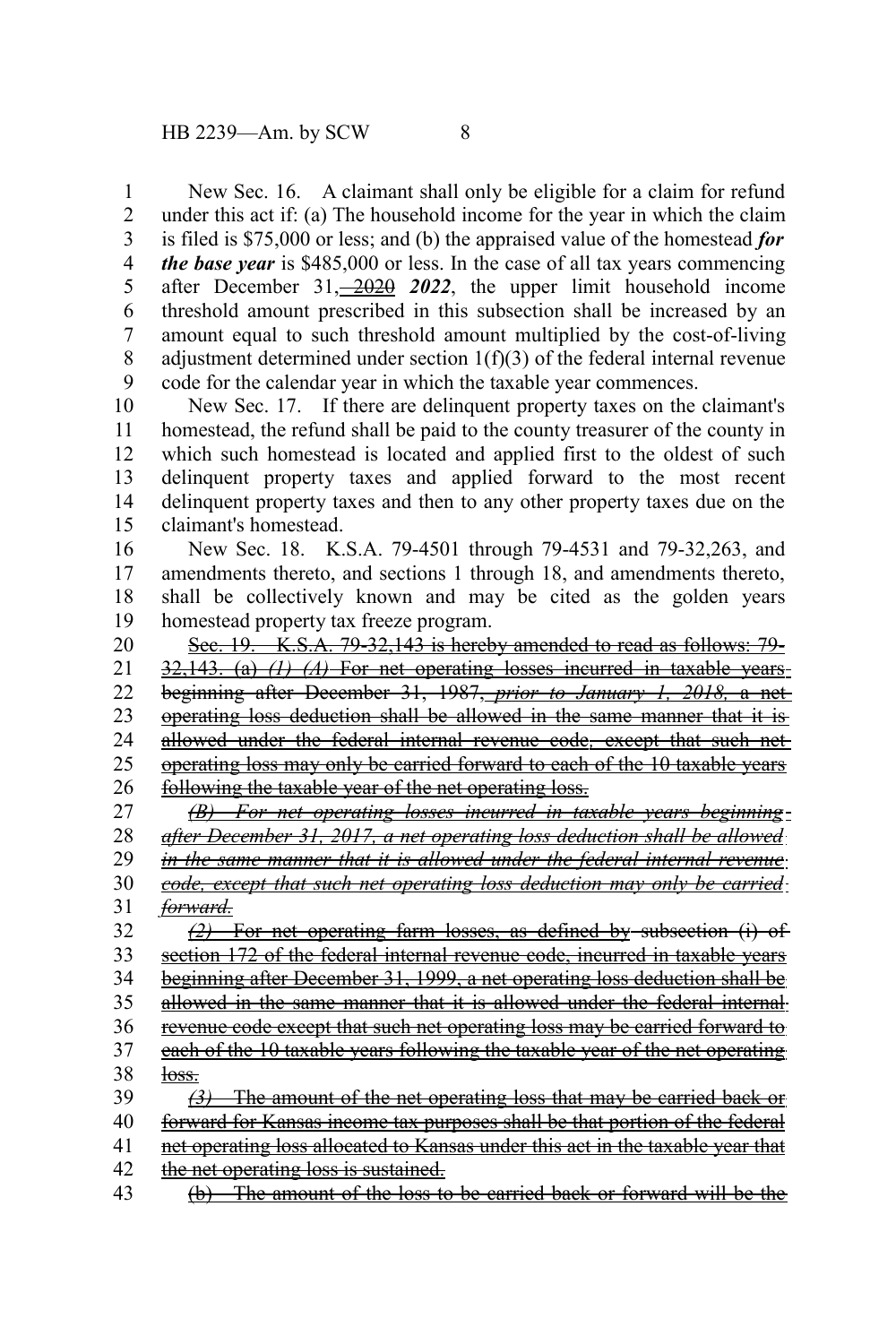federal net operating loss after: (1) All modifications required under this act applicable to the net loss in the year the loss was incurred; and (2) after apportionment as to source in the case of corporations, nonresident individuals for losses incurred in taxable years beginning prior to January 1, 1978, and nonresident estates and trusts in the same manner that income for such corporations, nonresident individuals, estates and trusts is required to be apportioned. (c) If a net operating loss was incurred in a taxable year beginning prior to January 1, 1988, the amount of the net operating loss that may be carried back and carried forward and the period for which it may be carried back and carried forward shall be determined under the provisions of the Kansas income tax laws which *that* were in effect during the year that such net operating loss was incurred. (d) If any portion of a net operating loss described in subsections (a) and (b) is not utilized prior to the final year of the carryforward period provided in subsection (a), a refund shall be allowable in such final year in an amount equal to the refund which would have been allowable in the taxable year the loss was incurred by utilizing the three year carryback provided under K.S.A. 79-32,143, as in effect on December 31, 1987, multiplied by a fraction, the numerator of which is the unused portion of such net operating loss in the final year, and the denominator of which is the amount of such net operating loss which *that* could have been carried back to the three years immediately preceding the year in which the loss was incurred. In no event may such fraction exceed 1 *one*. (e) Notwithstanding any other provisions of the Kansas income tax act, the net operating loss as computed under subsections (a), (b) and (c) of this section shall be allowed in full in determining Kansas taxable income or at the option of the taxpayer allowed in full in determining Kansas adjusted gross income. (f) No refund of income tax which *that* results from a net operating farm loss carry back shall be allowed in an amount exceeding \$1,500 in any year. Any overpayment in excess of \$1,500 may be carried forward to any year or years after the year of the loss and may be claimed as a credit against the tax. The refundable portion of such credit shall not exceed-\$1,500 in any year. (g) For tax year 2013, and all tax years thereafter, a net operating loss allowed by this section shall only be available to taxpayers subject to the income tax on corporations imposed pursuant to subsection (c) of K.S.A. 79-32,110(e), and amendments thereto, and used only to determine suchtaxpayer's corporate income tax liability. *New Sec. 19. (a) Sections 19 through 24, and amendments thereto, shall be known and may be cited as the salt parity act.* 1 2 3 4 5 6 7 8 9 10 11 12 13 14 15 16 17 18 19 20 21 22 23 24 25 26 27 28 29 30 31 32 33 34 35 36 37 38 39 40 41 42

*(b) The legislature finds and declares that the deductibility of state* 43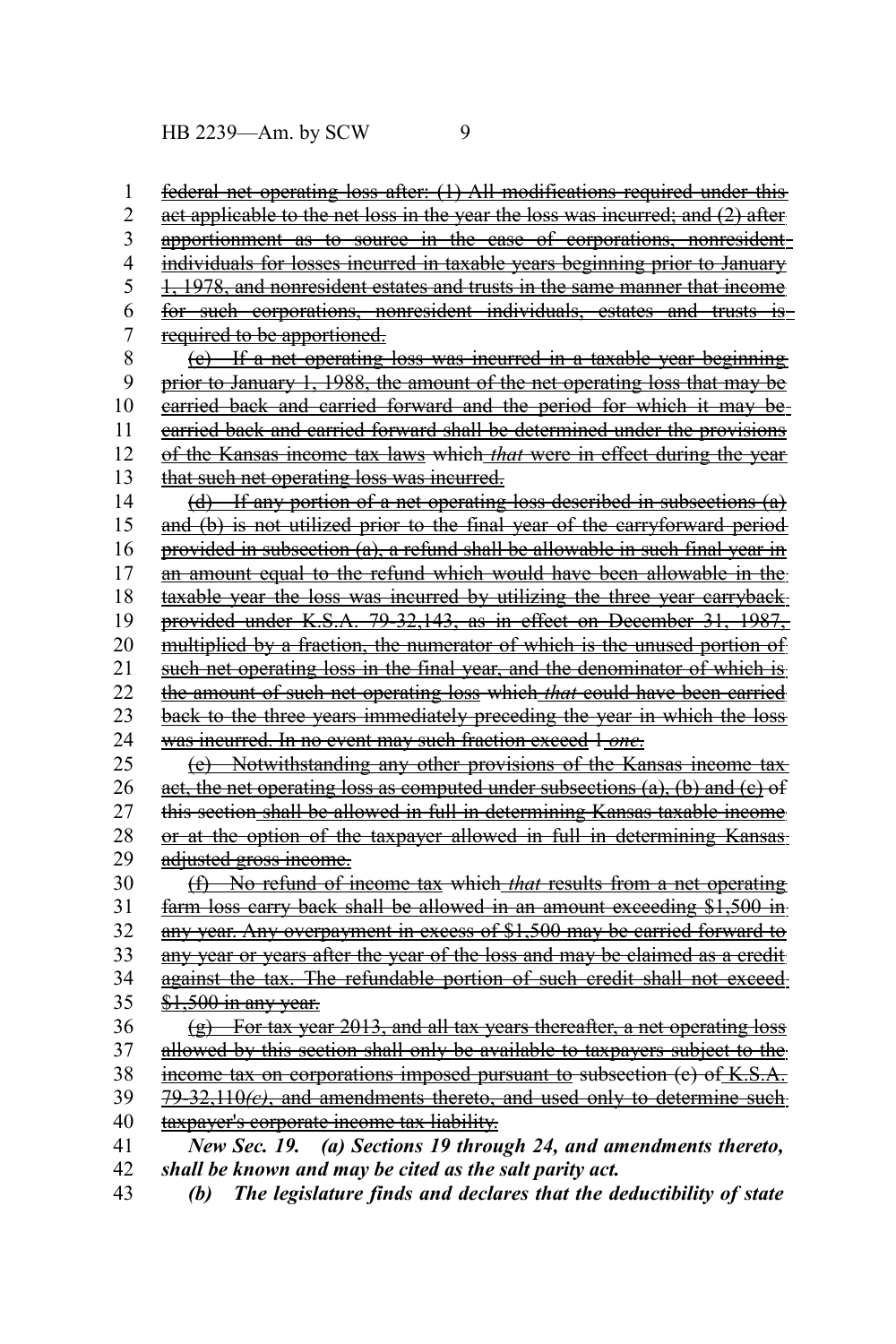HB 2239—Am. by SCW 10

*income taxes should be the same for C corporations, S corporations and partnerships.* 1 2

*(c) The provisions of this act shall be a part of and supplemental to the Kansas income tax act.* 3 4

*New Sec. 20. As used in sections 19 through 24, and amendments thereto, unless the context otherwise requires:* 5 6

*(a) "Act" means the provisions of sections 19 through 24, and amendments thereto.* 7 8

*(b) "C corporation" means a corporation other than an S corporation.* 9 10

*(c) "Electing pass-through entity" means, with respect to a taxable period, an S corporation or partnership that has made the election under section 21, and amendments thereto, with respect to the taxable period.* 11 12 13

*(d) "Electing pass-through entity owner" means, with respect to an S corporation, a shareholder of the S corporation and, with respect to a partnership, a partner in the partnership, except that a partner does not include a C corporation.* 14 15 16 17

*(e) "Income attributable to the state" means, with respect to an S corporation or partnership, the portion of the items of income, gain, loss or deduction of the S corporation or partnership apportioned or allocated to this state in accordance with the provisions of K.S.A. 79- 3271 through 79-3293b, and amendments thereto.* 18 19 20 21 22

*(f) "Income not attributable to the state" means all items of income, gain, loss or deduction of an electing pass-through entity other than income attributable to the state.* 23 24 25

*(g) "S corporation" means a corporation having an election in effect under subchapter S of the federal internal revenue code.* 26 27

*(h) "Taxable period" means any taxable year or portion of a taxable year during which a corporation is an S corporation or a noncorporate entity is a partnership.* 28 29 30

*New Sec. 21. Notwithstanding K.S.A. 79-32,129 and 79-32,139, and amendments thereto, and except as provided in subsection (b), for taxable years commencing on or after January 1, 2022, an S corporation or partnership may annually elect to be subject to tax at the entity level for the taxable period. The S corporation or partnership shall make the election on the return filed by such S corporation or partnership under K.S.A. 79-3220 and 79-3221, and amendments thereto. The filing of such return shall be binding on all electing pass-through entity owners.* 31 32 33 34 35 36 37 38

*New Sec. 22. (a) With respect to any taxable period for which it has made the election under section 21, and amendments thereto, an electing pass-through entity shall be subject to a tax in an amount equal to 5.7% of the sum of each resident electing pass-through entity owner's distributive share of the electing pass-through entity's income and each* 39 40 41 42 43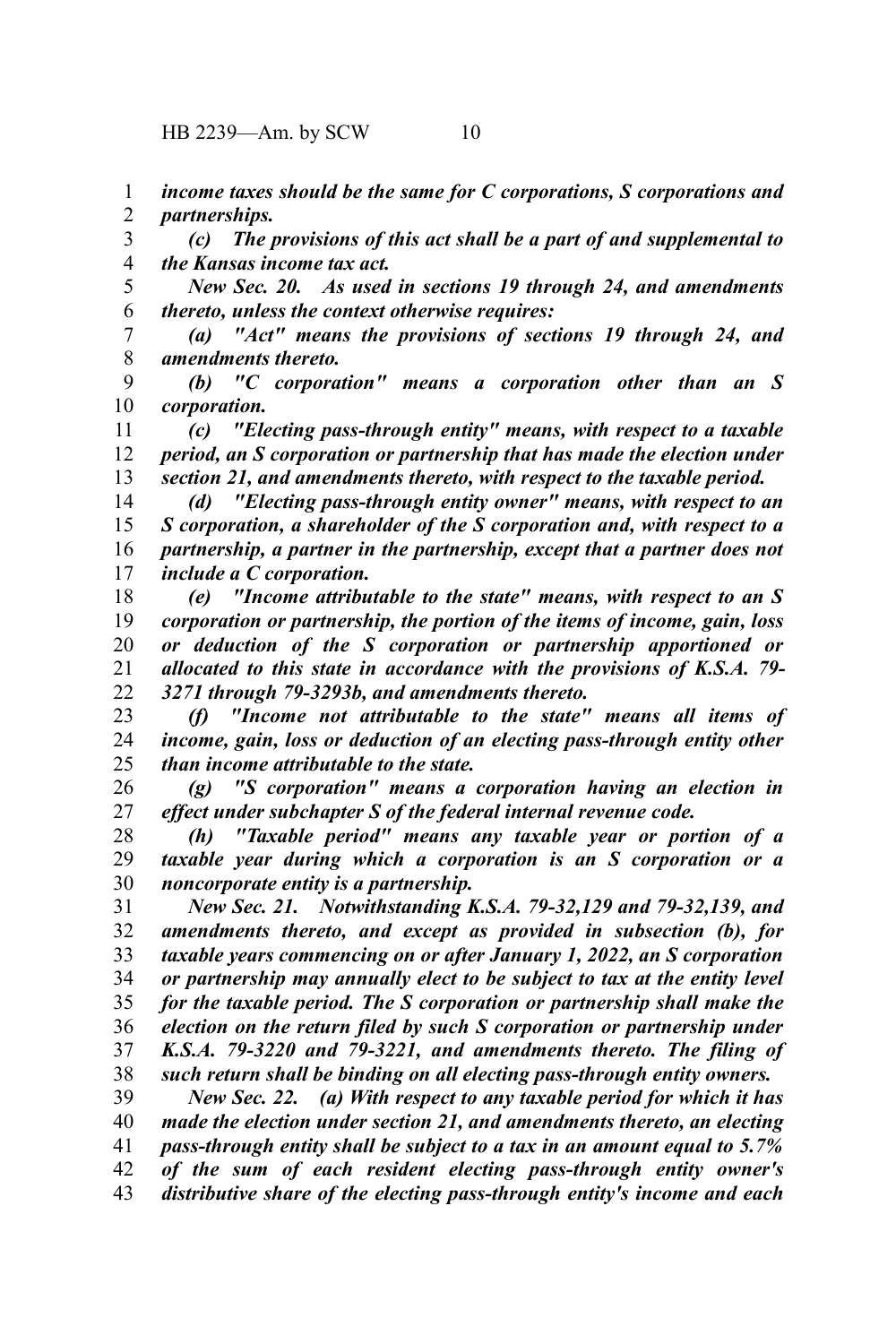*nonresident electing pass-through entity owner's distributive share of income attributable to the state, all as determined pursuant to K.S.A. 79-* 1 2

*32,130, 79-32,131, 79-32,133 and 79-32,139, and amendments thereto.* 3

*(b) An electing pass-through entity shall be treated as a corporation under K.S.A. 79-32,101, and amendments thereto, with respect to the tax imposed under this act, except that K.S.A. 79-32,107, and amendments thereto, shall not apply during the first taxable period for which this act is applicable.* 4 5 6 7 8

*(c) Any credit allowed pursuant to article 32 of chapter 79 of the Kansas Statutes Annotated, and amendments thereto, except K.S.A. 79- 32,111(a), and amendments thereto, that is attributable to the activities of an electing pass-through entity in the taxable year shall be claimed by the entity and not passed through to or claimed by the electing passthrough entity owner only for taxable periods when the election is allowed and made by an electing pass-through entity under section 12, and amendments thereto. Notwithstanding any provision to the contrary in article 32 of chapter 79 of the Kansas Statutes Annotated, and amendments thereto, any excess income tax credit, net operating loss or other modification may be carried forward on the electing pass-through entity's return but may only be utilized in a year in which the electing pass-through entity has made the election allowed in section 21, and amendments thereto, except that any limitation specified in the specific section for an income tax credit, the net operating loss or any other modification shall apply to the electing pass-through entity. If in a taxable period subsequent to a period in which an election under section 21, and amendments thereto, was made, an election under section 21, and amendments thereto, is not allowed or not made by an electing passthrough entity, any excess income tax credits may be transferred to the electing pass-through entity owners. Any excess income tax credits shall be available to each electing pass-through owner in the same proportion and manner as would have applied without the election under section 21, and amendments thereto, for the taxable period in which each respective income tax credit was generated. All other rights and obligations pertaining to the excess income tax credits shall be transferred to the electing pass-through entity owners.* 9 10 11 12 13 14 15 16 17 18 19 20 21 22 23 24 25 26 27 28 29 30 31 32 33 34 35

*(d) The provisions of article 32 of chapter 79 of the Kansas Statutes Annotated, and amendments thereto, regarding the collection, administration and enforcement of tax shall be applicable to the tax due under this section, and notwithstanding the provisions of K.S.A. 79- 32,129 and 79-32,139, and amendments thereto, an electing passthrough entity shall be a taxpayer.* 36 37 38 39 40 41

*New Sec. 23. (a) Notwithstanding K.S.A. 79-32,129 and 79- 32,139, and amendments thereto, and as provided in K.S.A. 79-32,138(c)* 42 43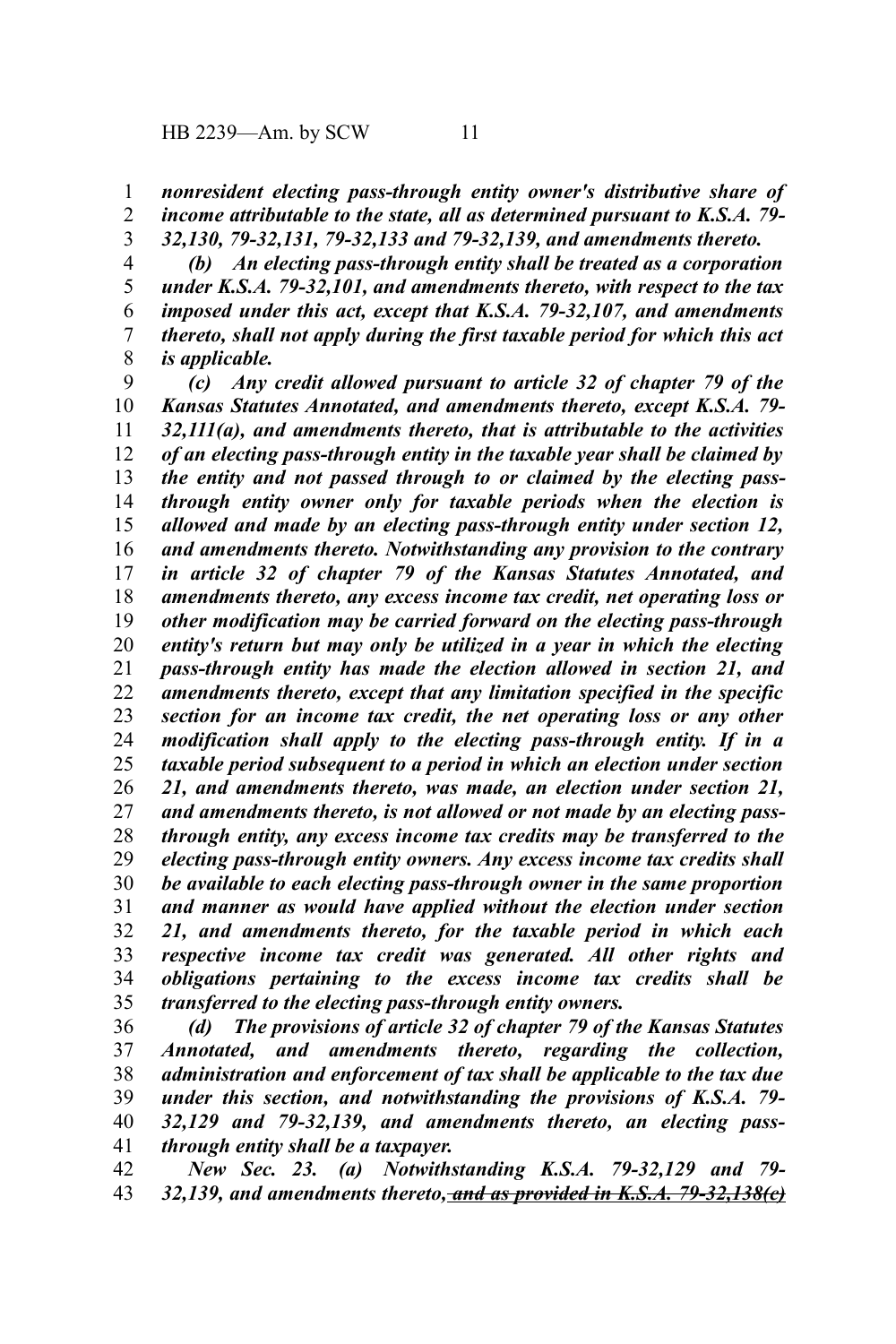HB 2239—Am. by SCW 12

*(vii), and amendments thereto, electing pass-through entity owners shall* 1

*not be liable for the tax under this act in their separate or individual capacities. Resident Electing pass-through entity owners subject to Kansas individual income tax shall be entitled to a credit against the tax imposed under section 21 {K.S.A. 79-32,110}, and amendments thereto. The credit shall be equal to the electing pass-through entity owner's direct share of the tax imposed under section 21, and amendments thereto. Subsequent to the application of all other credits allowed, if any excess credit exists, such amount shall be refundable to the electing pass-through entity owner. The credit allowed to an electing passthrough entity owner under this subsection shall not exceed the direct share of pass-through entity tax reported by such pass-through entity.* 2 3 4 5 6 7 8 9 10 11 12

(b) Notwithstanding the provisions of this act-and K.S.A. 79-*32,138(c)(vii), and amendments thereto, the basis in the hands of an electing pass-through entity owner in the interest in the partnership or the stock or indebtedness in the S corporation shall be determined as if the election under section 21, and amendments thereto, had not been made.* 13 14 15 16 17 18

*New Sec. 24. The secretary of revenue may adopt rules and regulations to require or permit an electing pass-through entity to make returns, set forth information or furnish copies of information as may be deemed necessary to carry out the provisions of this act. The secretary of revenue may adopt such other rules and regulations as may be deemed necessary or expedient in enforcing the provisions of this act.* 19 20 21 22 23 24

*{New Sec. 25. (a) For all tax years commencing after December 31, 2022, each Kansas state individual income tax return form shall contain a designation as follows:*  25 26 27

*Kansas Historic Site Fund. Check if you wish to donate, in addition to your tax liability, or designate from your refund,*  $$1,$  $$5,$ *\_\_\_\$10 or \$\_\_\_\_\_ to historic site number \_\_\_\_.* 28 29 30

*(b) For purposes of administration of this section, the director of taxation of the department of revenue shall assign a historic site number to all state-owned historic sites administered by the Kansas state historical society in order for a taxpayer to choose the historic site that will receive the donation. The instructions accompanying the individual income tax return shall include a brief description of all state-owned historic sites administered by the Kansas state historical society and identify each historic site number assigned for purposes of a contribution pursuant to this section.* 31 32 33 34 35 36 37 38 39

*(c) The director of taxation of the department of revenue shall determine annually the total amount designated for contribution to the Kansas historic site fund pursuant to subsection (a) and shall report such amount to the state treasurer, who shall credit the entire amount* 40 41 42 43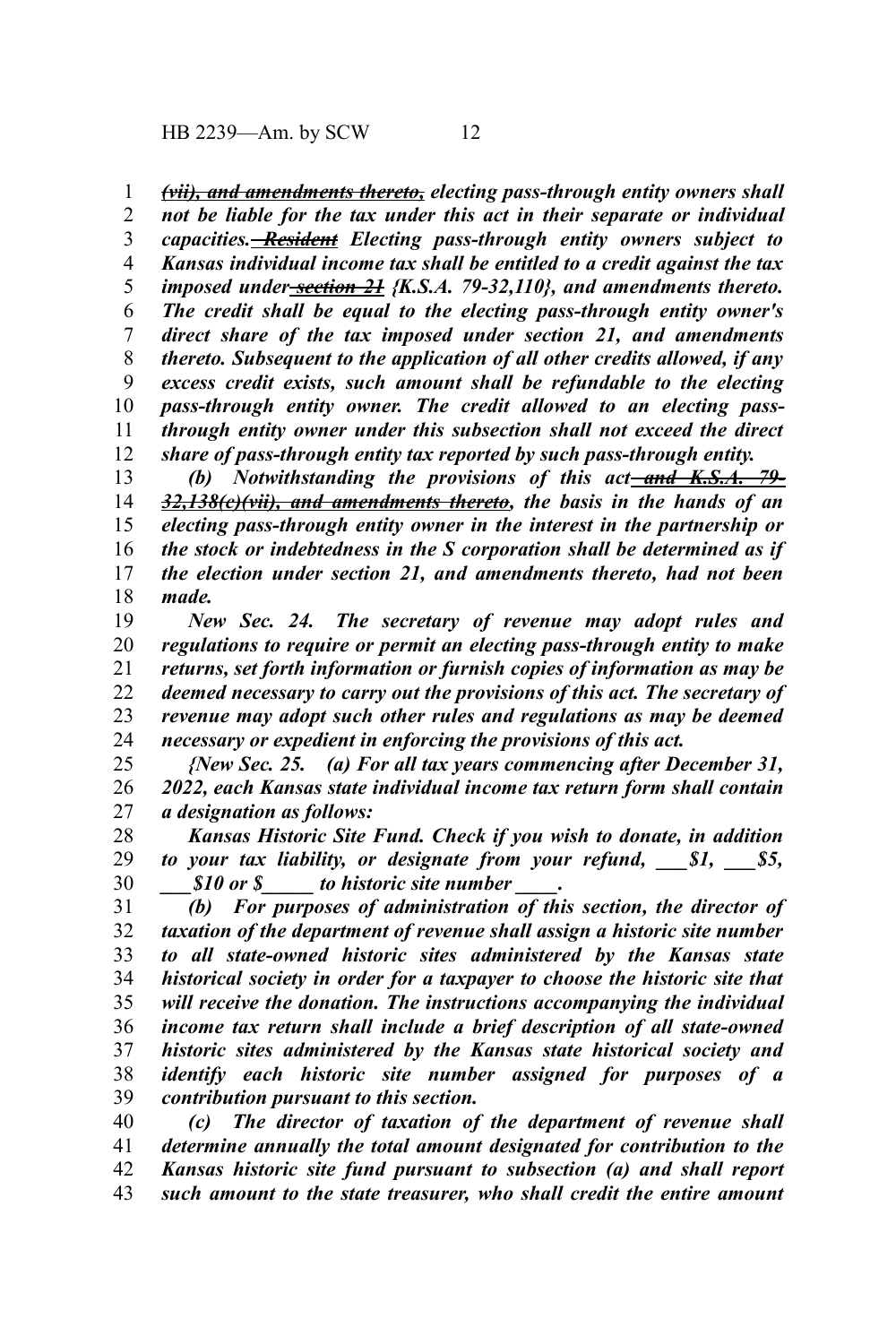*thereof to the Kansas historic site fund. Such fund is hereby established* 1

*in the state treasury and shall be administered by the department of revenue. In the case where donations are made pursuant to subsection (a), the director shall remit the entire amount thereof to the state treasurer in accordance with the provisions of K.S.A. 75-4215, and amendments thereto. Upon receipt of each such remittance, the state treasurer shall deposit the entire amount in the state treasury to the credit of the Kansas historic site fund. All moneys deposited in such fund shall be distributed to the historic sites in accordance with the selections of taxpayers and shall be used for the purpose of the operation, maintenance and preservation of such sites. All expenditures from such fund shall be made in accordance with appropriation acts upon warrants of the director of accounts and reports issued pursuant to vouchers approved by the secretary of revenue or the secretary's designee.}* 2 3 4 5 6 7 8 9 10 11 12 13 14 15

*Sec.* 25. *{26.} K.S.A. 79-3220 is hereby amended to read as follows: 79-3220. (a) (1) Each individual required to file a federal income tax return and any other individual whose gross income exceeds the sum of such individual's applicable Kansas standard deduction amount and Kansas personal exemption amount shall each make and sign a return or statement stating specifically such items as are required by the forms and rules and regulations of the secretary of revenue. If any individual is unable to make a return, the return shall be made by a duly authorized agent or by the guardian or other person charged with the care of the person or property of such taxpayer. Notwithstanding any provision of the Kansas income tax act to the contrary, all individuals not required to file a Kansas income tax return hereunder shall not be liable for any tax imposed pursuant to such act.* 16 17 18 19 20 21 22 23 24 25 26 27 28

*(2) In accordance with the provisions of K.S.A. 75-5151a, and amendments thereto, an individual who is required to file a return may file such return by electronic means in a manner approved by the secretary of revenue. A paid preparer who prepares 50 or more returns per year shall file by electronic means not less than 90% of such returns eligible for electronic filing. The requirements of this subsection may be waived by the secretary of revenue for a paid preparer if the paid preparer demonstrates a hardship in complying with the requirements of this subsection.* 29 30 31 32 33 34 35 36 37

*(3) For purposes of this subsection, a nonresident individual or fiduciary whose only source of income from this state is income from an electing pass-through entity under the salt parity act shall not be required to file a return.* 38 39 40 41

*(b) Every corporation subject to taxation under this act, including, but not limited to, all farmers, fruit growers, or like associations* 42 43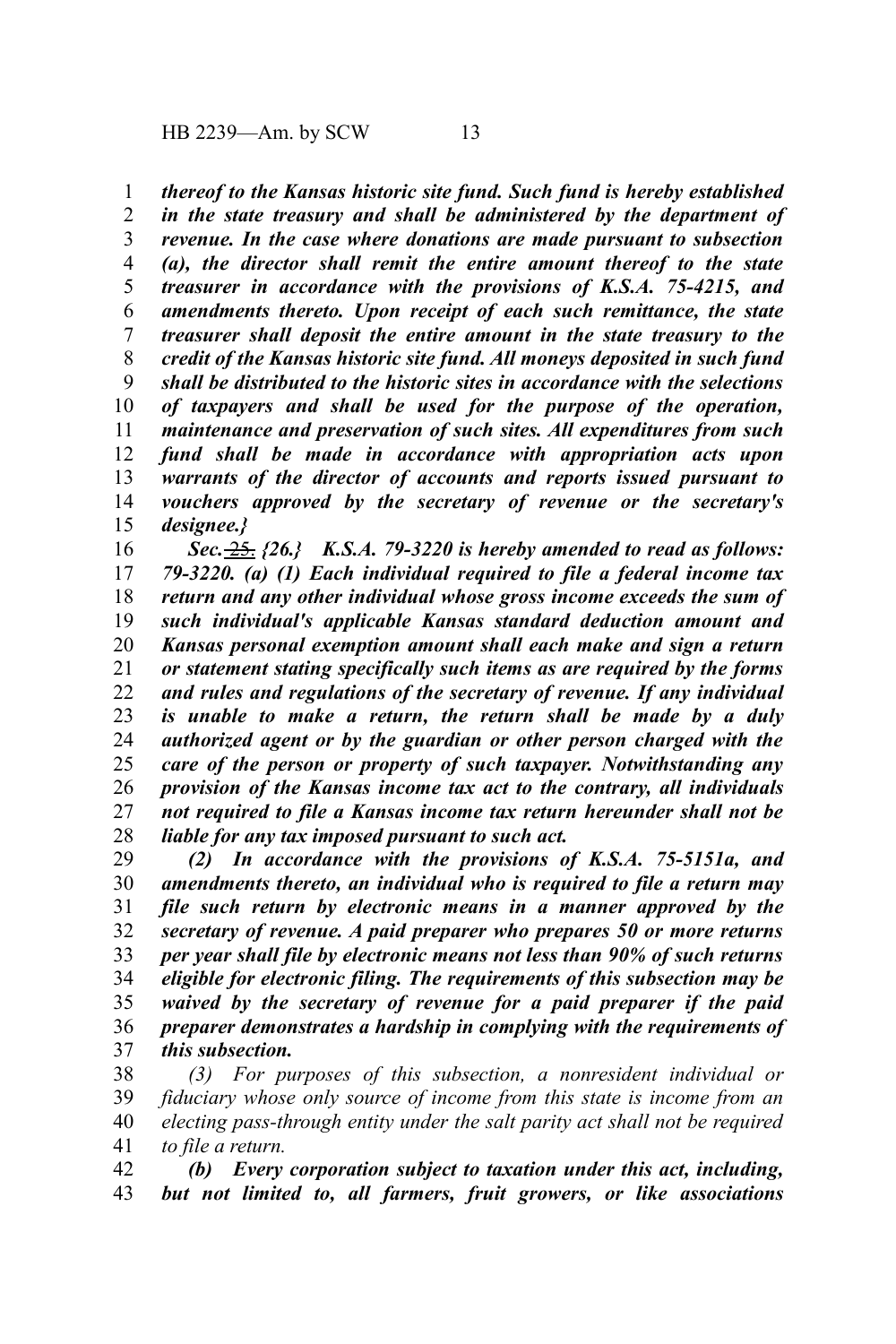*organized and operated on a cooperative basis, except electric cooperative exclusively engaged in the manufacture or distribution of electric power for their members, shall make a return, or statement stating specifically such items as may be required by the forms and regulations of the secretary of revenue. The return shall be signed by the president, vice-president, treasurer, assistant treasurer, chief accounting officer*, *or any other officer so authorized to act. The fact that an individual's name is signed on a return shall be prima facie evidence that such individual is authorized to sign such return on behalf of such corporation. In cases where receivers, trustees in bankruptcy or assignees are operating the property or business of corporations, such receivers, trustees, or assignees shall make returns for such corporations in the same manner and form as corporations are required to make returns. Any tax due on the basis of such returns shall be collected in the same manner as if collected from the corporation for which the return is made.* 1 2 3 4 5 6 7 8 9 10 11 12 13 14 15 16

*(c) Every fiduciary, except a receiver appointed by authority of law in possession of part only of the property of an individual shall make and sign a return for each of the individuals, estates, or trusts for which the fiduciary acts, when such returns are required by the provisions of this act, stating specifically such items as may be required by the forms and regulations of the secretary of revenue. In the case of joint fiduciaries, whether residents or nonresidents, a return may be made by any one and shall be sufficient compliance with the above requirements. Any fiduciary required to make a return under this act shall be subject to all of the provisions of law which apply to individuals.* 17 18 19 20 21 22 23 24 25 26

*(d) Every partnership shall make a return for each taxable year, stating specifically such items as may be required by the forms and regulations of the secretary of revenue. The returns shall be signed by any one of the partners.* 27 28 29 30

*Sec.* 26. *{27.} K.S.A. 79-32,111 is hereby amended to read as follows: 79-32,111. (a) The amount of income tax paid to another state by a resident individual, resident estate or resident trust on income derived from sources in another state, and included in Kansas adjusted gross income, shall be allowed as a credit against the tax computed under the provisions of this act. Such credit shall not be greater in proportion to the tax computed under this act than the Kansas adjusted gross income for such year derived in another state while such taxpayer is a resident of this state is to the total Kansas adjusted gross income of the taxpayer. As used in this subsection, "state"* shall have the meaning ascribed thereto *means the same as defined by* subsection (h) of *K.S.A. 79- 3271(i), and amendments thereto. The credit allowable hereunder for income tax paid to a foreign country or political subdivision thereof* 31 32 33 34 35 36 37 38 39 40 41 42 43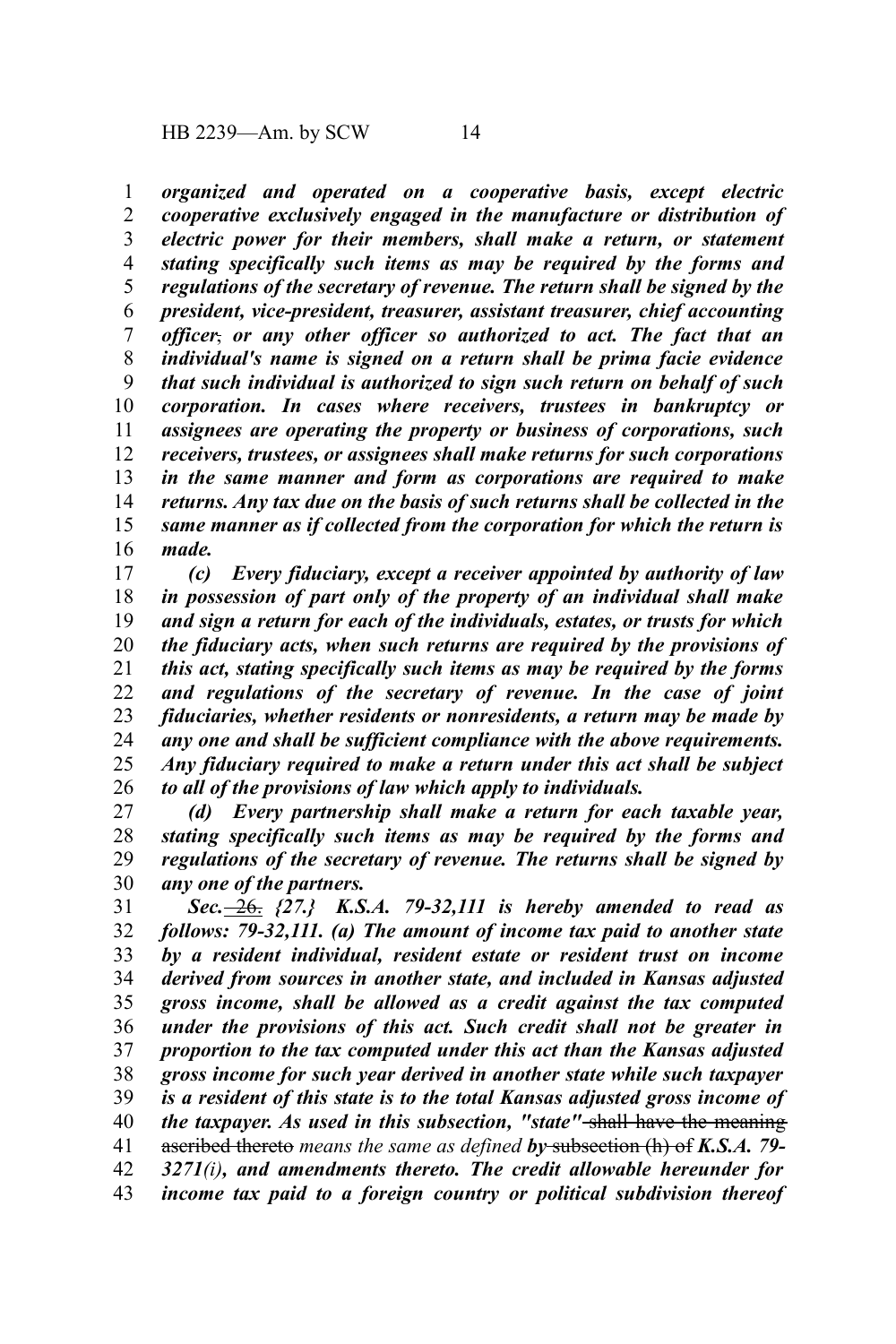HB 2239—Am. by SCW 15

*shall not exceed the difference of such income tax paid less the credit* 1

*allowable for such income tax paid by the federal internal revenue code. No redetermination of income tax paid for the purposes of determining the credit allowed by this subsection shall be required for the taxable year for which an income tax refund payment pursuant to the provisions of section 18 of article 10 of the Missouri constitution is made, but the income tax paid allowable for credit in the next following taxable year shall be reduced by the amount of such refund amount, except that, for tax year 1998, the income tax paid allowable for credit shall be reduced by the amount of such refunds made for all taxable years prior to tax year 1998.* 2 3 4 5 6 7 8 9 10 11

*(b) There shall be allowed as a credit against the tax computed under the provisions of the Kansas income tax act, and amendments thereto, on the Kansas taxable income of an individual, corporation or fiduciary the amount determined under the provisions of K.S.A. 79- 32,153 to 79-32,158, and amendments thereto.* 12 13 14 15 16

*(c) For purposes of subsection (a), the amount of income tax paid to another state by an S corporation or partnership that is included in Kansas adjusted gross income of a resident individual, resident estate or resident trust who is a member, shareholder or partner of such S corporation or partnership shall be considered income tax paid to another state by such resident individual, resident estate or resident trust.* 17 18 19 20 21 22

*Sec.* 27. *{28.} K.S.A. 2021 Supp. 79-32,117 is hereby amended to read as follows: 79-32,117. (a) The Kansas adjusted gross income of an individual means such individual's federal adjusted gross income for the taxable year, with the modifications specified in this section.* 23 24 25 26

27

*(b) There shall be added to federal adjusted gross income:*

*(i) Interest income less any related expenses directly incurred in the purchase of state or political subdivision obligations, to the extent that the same is not included in federal adjusted gross income, on obligations of any state or political subdivision thereof, but to the extent that interest income on obligations of this state or a political subdivision thereof issued prior to January 1, 1988, is specifically exempt from income tax under the laws of this state authorizing the issuance of such obligations, it shall be excluded from computation of Kansas adjusted gross income whether or not included in federal adjusted gross income. Interest income on obligations of this state or a political subdivision thereof issued after December 31, 1987, shall be excluded from computation of Kansas adjusted gross income whether or not included in federal adjusted gross income.* 28 29 30 31 32 33 34 35 36 37 38 39 40

*(ii) Taxes on or measured by income or fees or payments in lieu of income taxes imposed by this state or any other taxing jurisdiction to the extent deductible in determining federal adjusted gross income and not* 41 42 43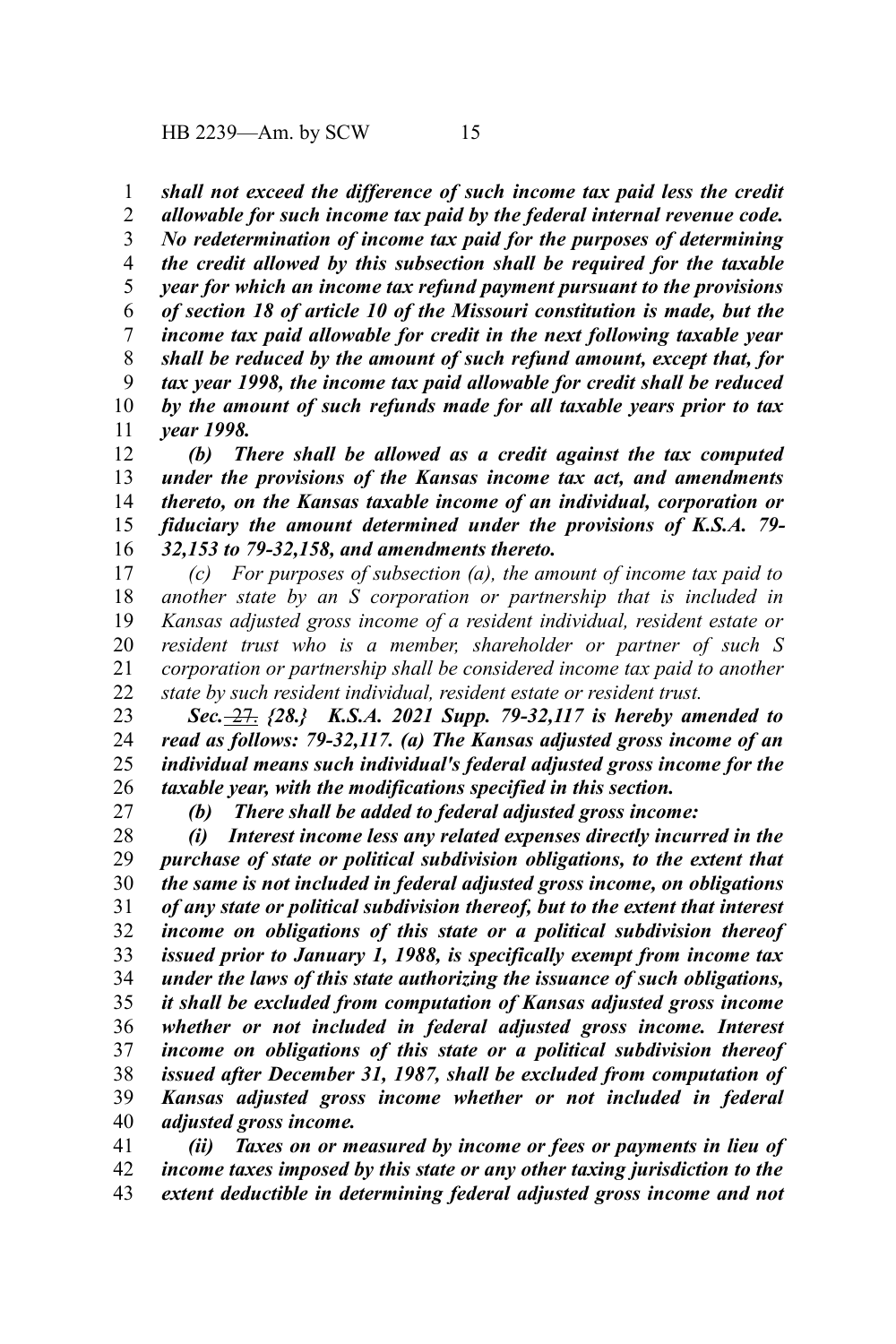*credited against federal income tax. This paragraph shall not apply to* 1

*taxes imposed under the provisions of K.S.A. 79-1107 or 79-1108, and amendments thereto, for privilege tax year 1995, and all such years* 2 3

*thereafter.* 4

*(iii) The federal net operating loss deduction, except that the federal net operating loss deduction shall not be added to an individual's federal adjusted gross income for tax years beginning after December 31, 2016.* 5 6 7 8

*(iv) Federal income tax refunds received by the taxpayer if the deduction of the taxes being refunded resulted in a tax benefit for Kansas income tax purposes during a prior taxable year. Such refunds shall be included in income in the year actually received regardless of the method of accounting used by the taxpayer. For purposes hereof, a tax benefit shall be deemed to have resulted if the amount of the tax had been deducted in determining income subject to a Kansas income tax for a prior year regardless of the rate of taxation applied in such prior year to the Kansas taxable income, but only that portion of the refund shall be included as bears the same proportion to the total refund received as the federal taxes deducted in the year to which such refund is attributable bears to the total federal income taxes paid for such year. For purposes of the foregoing sentence, federal taxes shall be considered to have been deducted only to the extent such deduction does not reduce Kansas taxable income below zero.* 9 10 11 12 13 14 15 16 17 18 19 20 21 22 23

*(v) The amount of any depreciation deduction or business expense deduction claimed on the taxpayer's federal income tax return for any capital expenditure in making any building or facility accessible to the handicapped, for which expenditure the taxpayer claimed the credit allowed by K.S.A. 79-32,177, and amendments thereto.* 24 25 26 27 28

*(vi) Any amount of designated employee contributions picked up by an employer pursuant to K.S.A. 12-5005, 20-2603, 74-4919 and 74-4965, and amendments thereto.* 29 30 31

*(vii) The amount of any charitable contribution made to the extent the same is claimed as the basis for the credit allowed pursuant to K.S.A. 79-32,196, and amendments thereto.* 32 33 34

*(viii) The amount of any costs incurred for improvements to a swine facility, claimed for deduction in determining federal adjusted gross income, to the extent the same is claimed as the basis for any credit allowed pursuant to K.S.A. 79-32,204, and amendments thereto.* 35 36 37 38

*(ix) The amount of any ad valorem taxes and assessments paid and the amount of any costs incurred for habitat management or construction and maintenance of improvements on real property, claimed for deduction in determining federal adjusted gross income, to the extent the same is claimed as the basis for any credit allowed* 39 40 41 42 43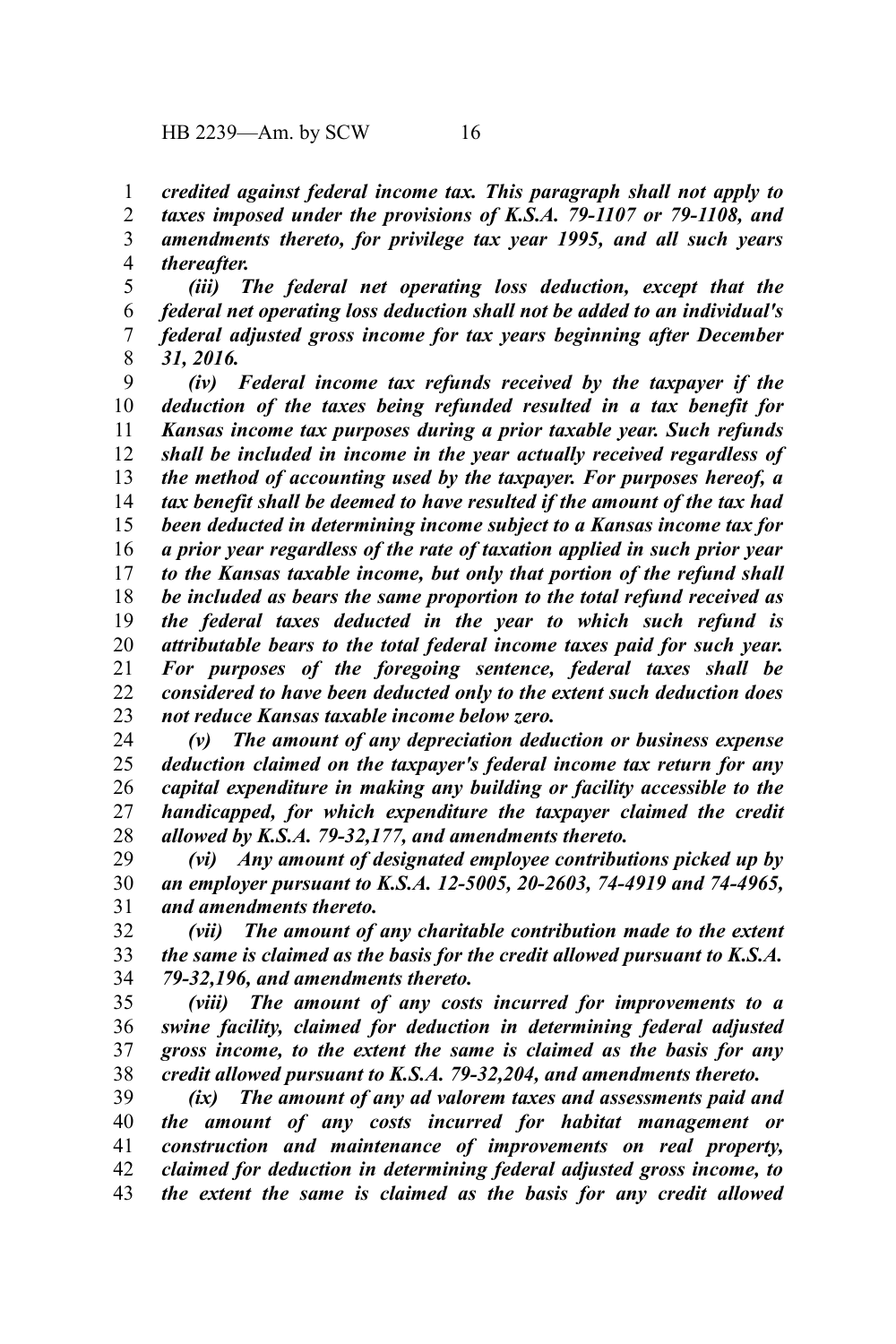*pursuant to K.S.A. 79-32,203, and amendments thereto.* 1

*(x) Amounts received as nonqualified withdrawals, as defined by K.S.A. 75-643, and amendments thereto, if, at the time of contribution to a family postsecondary education savings account, such amounts were subtracted from the federal adjusted gross income pursuant to K.S.A. 79-32,117(c)(xv), and amendments thereto, or if such amounts are not already included in the federal adjusted gross income.* 2 3 4 5 6 7

*(xi) The amount of any contribution made to the same extent the same is claimed as the basis for the credit allowed pursuant to K.S.A. 74- 50,154, and amendments thereto.* 8 9 10

*(xii) For taxable years commencing after December 31, 2004, amounts received as withdrawals not in accordance with the provisions of K.S.A. 74-50,204, and amendments thereto, if, at the time of contribution to an individual development account, such amounts were subtracted from the federal adjusted gross income pursuant to subsection (c)(xiii), or if such amounts are not already included in the federal adjusted gross income.* 11 12 13 14 15 16 17

*(xiii) The amount of any expenditures claimed for deduction in determining federal adjusted gross income, to the extent the same is claimed as the basis for any credit allowed pursuant to K.S.A. 79-32,217 through 79-32,220 or 79-32,222, and amendments thereto.* 18 19 20 21

*(xiv) The amount of any amortization deduction claimed in determining federal adjusted gross income to the extent the same is claimed for deduction pursuant to K.S.A. 79-32,221, and amendments thereto.* 22 23 24 25

*(xv) The amount of any expenditures claimed for deduction in determining federal adjusted gross income, to the extent the same is claimed as the basis for any credit allowed pursuant to K.S.A. 79-32,223 through 79-32,226, 79-32,228 through 79-32,231, 79-32,233 through 79- 32,236, 79-32,238 through 79-32,241, 79-32,245 through 79-32,248 or 79-32,251 through 79-32,254, and amendments thereto.* 26 27 28 29 30 31

*(xvi) The amount of any amortization deduction claimed in determining federal adjusted gross income to the extent the same is claimed for deduction pursuant to K.S.A. 79-32,227, 79-32,232, 79- 32,237, 79-32,249, 79-32,250 or 79-32,255, and amendments thereto.* 32 33 34 35

*(xvii) The amount of any amortization deduction claimed in determining federal adjusted gross income to the extent the same is claimed for deduction pursuant to K.S.A. 79-32,256, and amendments thereto.* 36 37 38 39

*(xviii) For taxable years commencing after December 31, 2006, the amount of any ad valorem or property taxes and assessments paid to a state other than Kansas or local government located in a state other than Kansas by a taxpayer who resides in a state other than Kansas, when the* 40 41 42 43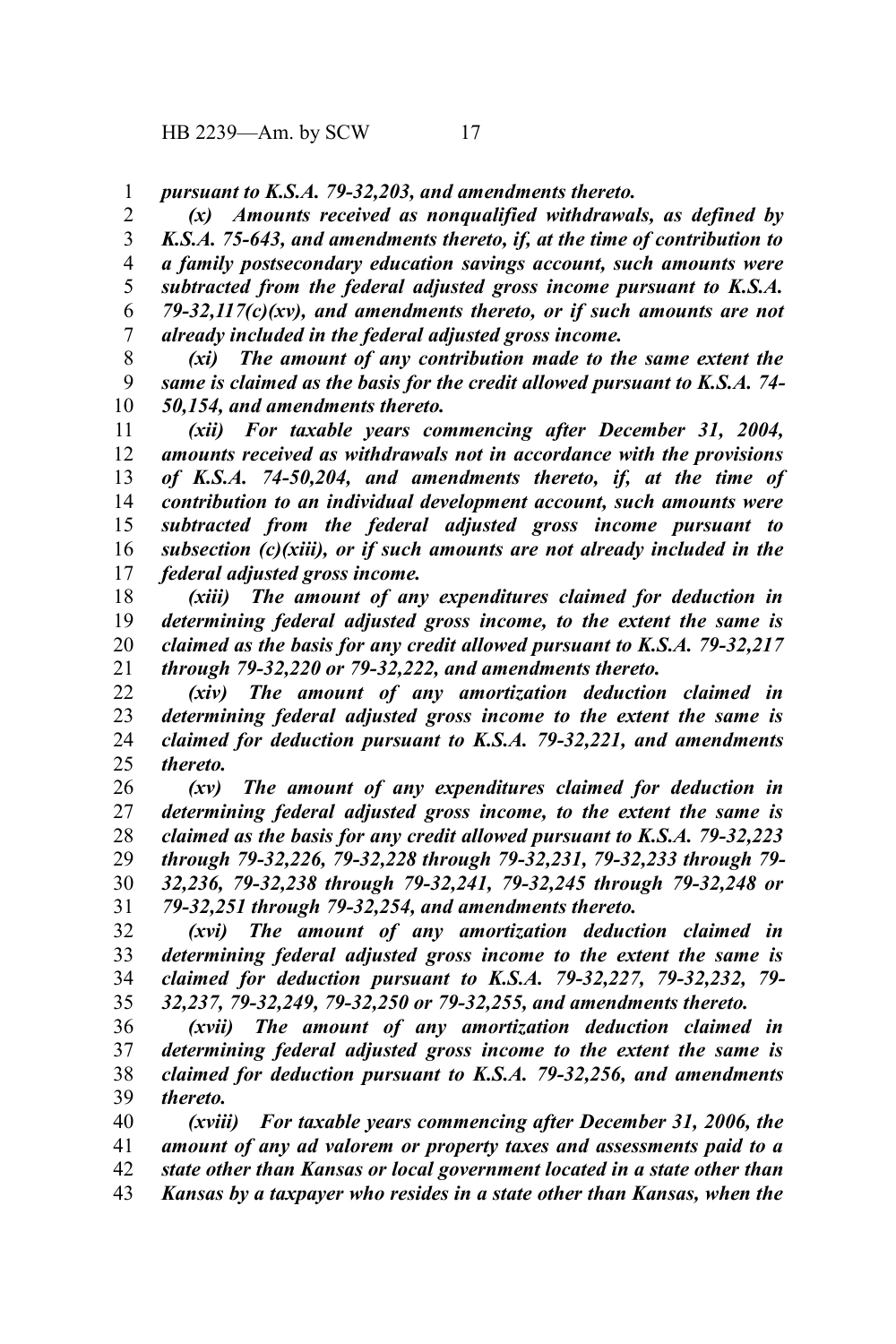*law of such state does not allow a resident of Kansas who earns income* 1

*in such other state to claim a deduction for ad valorem or property taxes or assessments paid to a political subdivision of the state of Kansas in determining taxable income for income tax purposes in such other state, to the extent that such taxes and assessments are claimed as an itemized deduction for federal income tax purposes.* 2 3 4 5 6

*(xix) For taxable years beginning after December 31, 2012, and ending before January 1, 2017, the amount of any: (1) Loss from business as determined under the federal internal revenue code and reported from schedule C and on line 12 of the taxpayer's form 1040 federal individual income tax return; (2) loss from rental real estate, royalties, partnerships, S corporations, except those with wholly owned subsidiaries subject to the Kansas privilege tax, estates, trusts, residual interest in real estate mortgage investment conduits and net farm rental as determined under the federal internal revenue code and reported from schedule E and on line 17 of the taxpayer's form 1040 federal individual income tax return; and (3) farm loss as determined under the federal internal revenue code and reported from schedule F and on line 18 of the taxpayer's form 1040 federal income tax return; all to the extent deducted or subtracted in determining the taxpayer's federal adjusted gross income. For purposes of this subsection, references to the federal form 1040 and federal schedule C, schedule E, and schedule F, shall be to such form and schedules as they existed for tax year 2011, and as revised thereafter by the internal revenue service.* 7 8 9 10 11 12 13 14 15 16 17 18 19 20 21 22 23 24

*(xx) For taxable years beginning after December 31, 2012, and ending before January 1, 2017, the amount of any deduction for selfemployment taxes under section 164(f) of the federal internal revenue code as in effect on January 1, 2012, and amendments thereto, in determining the federal adjusted gross income of an individual taxpayer, to the extent the deduction is attributable to income reported on schedule C, E or F and on line 12, 17 or 18 of the taxpayer's form 1040 federal income tax return.* 25 26 27 28 29 30 31 32

*(xxi) For taxable years beginning after December 31, 2012, and ending before January 1, 2017, the amount of any deduction for pension, profit sharing, and annuity plans of self-employed individuals under section 62(a)(6) of the federal internal revenue code as in effect on January 1, 2012, and amendments thereto, in determining the federal adjusted gross income of an individual taxpayer.* 33 34 35 36 37 38

*(xxii) For taxable years beginning after December 31, 2012, and ending before January 1, 2017, the amount of any deduction for health insurance under section 162(l) of the federal internal revenue code as in effect on January 1, 2012, and amendments thereto, in determining the federal adjusted gross income of an individual taxpayer.* 39 40 41 42 43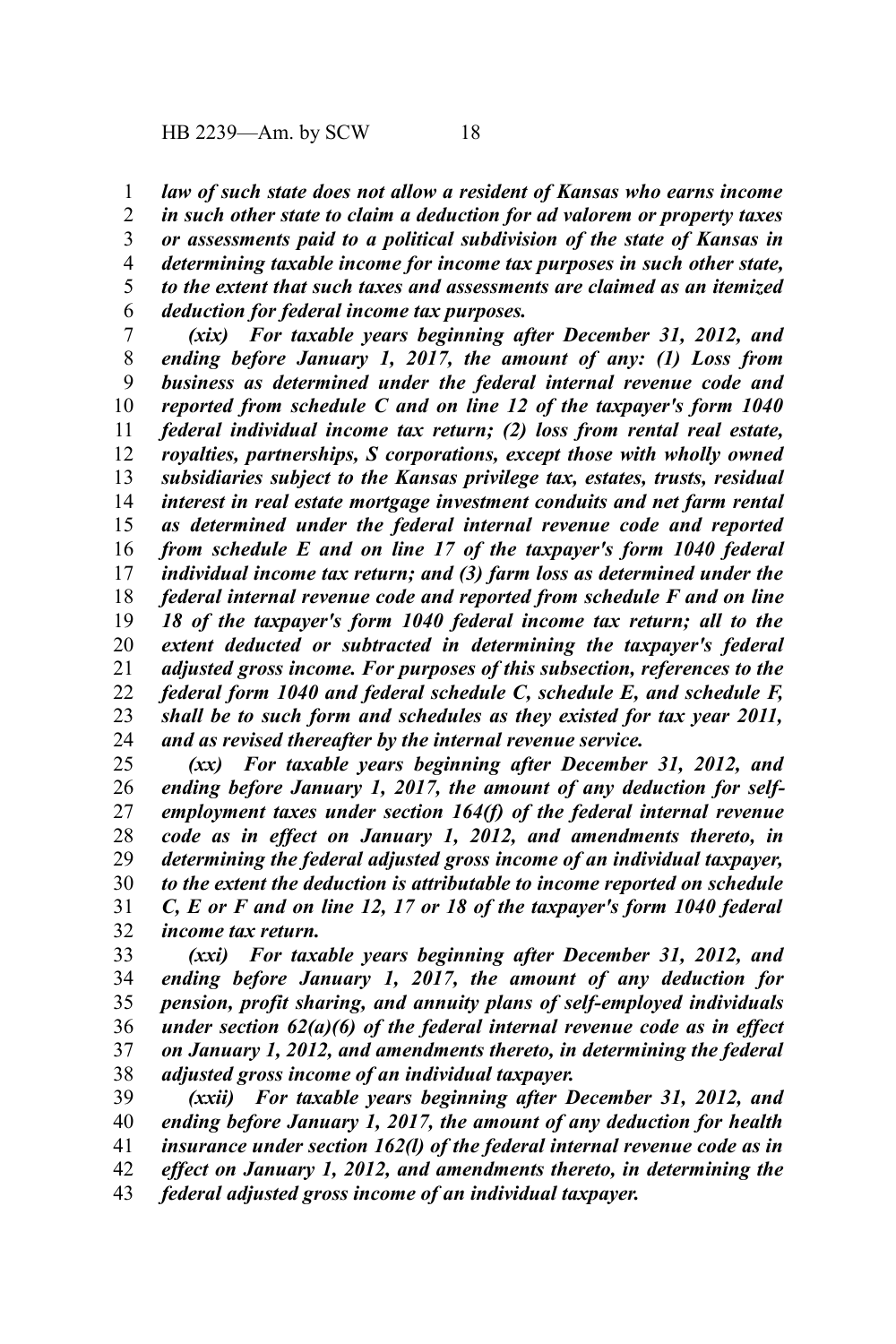*(xxiii) For taxable years beginning after December 31, 2012, and ending before January 1, 2017, the amount of any deduction for domestic production activities under section 199 of the federal internal revenue code as in effect on January 1, 2012, and amendments thereto, in determining the federal adjusted gross income of an individual taxpayer.* 1 2 3 4 5 6

*(xxiv) For taxable years commencing after December 31, 2013, that portion of the amount of any expenditure deduction claimed in determining federal adjusted gross income for expenses paid for medical care of the taxpayer or the taxpayer's spouse or dependents when such expenses were paid or incurred for an abortion, or for a health benefit plan, as defined in K.S.A. 65-6731, and amendments thereto, for the purchase of an optional rider for coverage of abortion in accordance with K.S.A. 40-2,190, and amendments thereto, to the extent that such taxes and assessments are claimed as an itemized deduction for federal income tax purposes.* 7 8 9 10 11 12 13 14 15 16

*(xxv) For taxable years commencing after December 31, 2013, that portion of the amount of any expenditure deduction claimed in determining federal adjusted gross income for expenses paid by a taxpayer for health care when such expenses were paid or incurred for abortion coverage, a health benefit plan, as defined in K.S.A. 65-6731, and amendments thereto, when such expenses were paid or incurred for abortion coverage or amounts contributed to health savings accounts for such taxpayer's employees for the purchase of an optional rider for coverage of abortion in accordance with K.S.A. 40-2,190, and amendments thereto, to the extent that such taxes and assessments are claimed as a deduction for federal income tax purposes.* 17 18 19 20 21 22 23 24 25 26 27

*(xxvi) For all taxable years beginning after December 31, 2016, the amount of any charitable contribution made to the extent the same is claimed as the basis for the credit allowed pursuant to K.S.A. 72-4357, and amendments thereto, and is also claimed as an itemized deduction for federal income tax purposes.* 28 29 30 31 32

*(xxvii) For all taxable years beginning after December 31, 2021, the amount of any contributions to, or earnings from, a first-time home buyers savings account if distributions from the account were not used to pay for expenses or transactions authorized pursuant to K.S.A. 2021 Supp. 58- 4904, and amendments thereto, or were not held for the minimum length of time required pursuant to K.S.A. 2021 Supp. 58-4904, and amendments thereto. Contributions to, or earnings from, such account shall also include any amount resulting from the account holder not designating a surviving transfer on death beneficiary pursuant to K.S.A. 2021 Supp. 58- 4904(e), and amendments thereto.* 33 34 35 36 37 38 39 40 41 42

(xxvii)*(xxviii) For all taxable years commencing after December* 43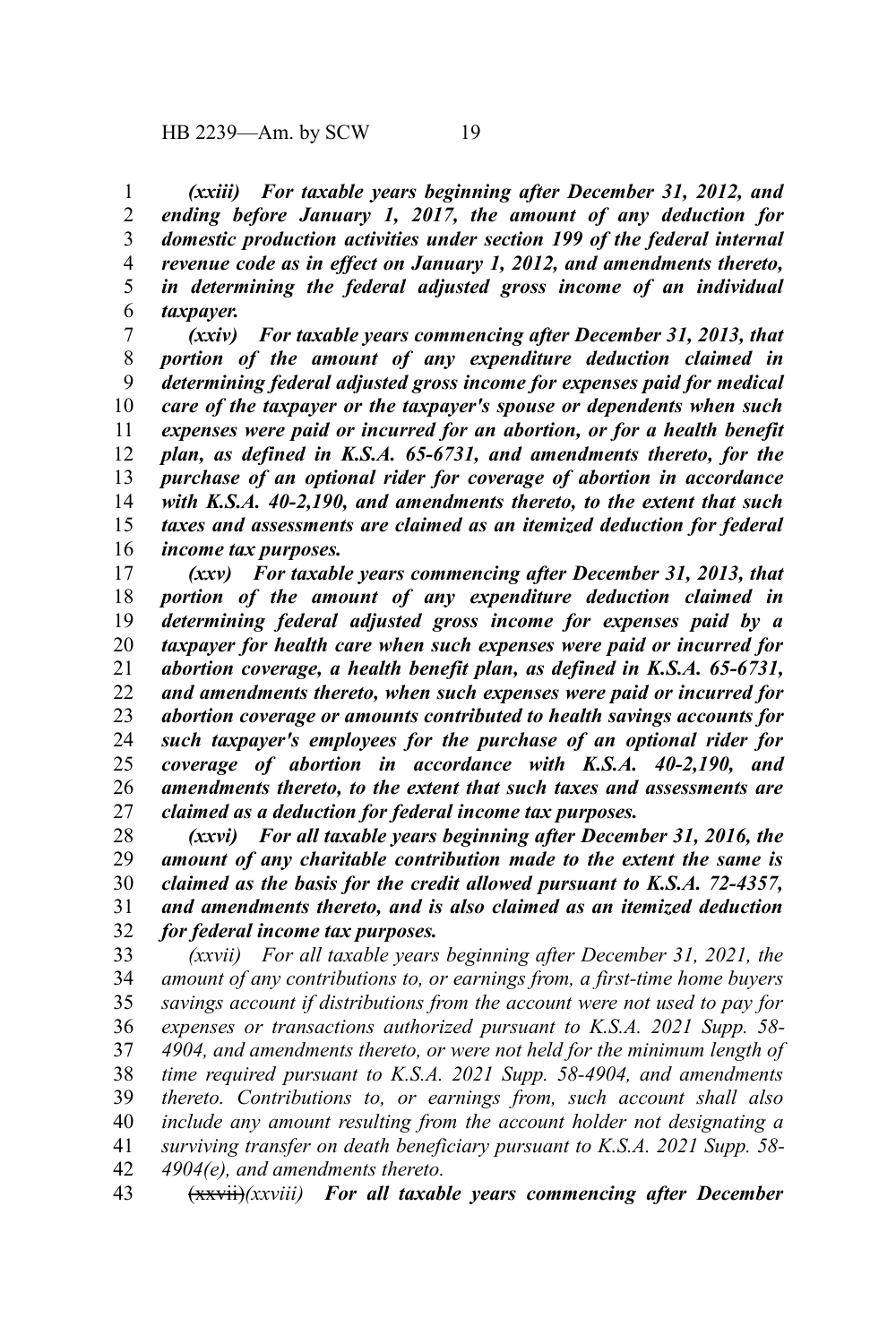*31, 2020, the amount deducted by reason of a carryforward of disallowed business interest pursuant to section 163(j) of the federal internal revenue code of 1986, as in effect on January 1, 2018.* 1 2 3

4

*(c) There shall be subtracted from federal adjusted gross income:*

*(i) Interest or dividend income on obligations or securities of any authority, commission or instrumentality of the United States and its possessions less any related expenses directly incurred in the purchase of such obligations or securities, to the extent included in federal adjusted gross income but exempt from state income taxes under the laws of the United States.* 5 6 7 8 9 10

*(ii) Any amounts received which are included in federal adjusted gross income but which are specifically exempt from Kansas income taxation under the laws of the state of Kansas.* 11 12 13

*(iii) The portion of any gain or loss from the sale or other disposition of property having a higher adjusted basis for Kansas income tax purposes than for federal income tax purposes on the date such property was sold or disposed of in a transaction in which gain or loss was recognized for purposes of federal income tax that does not exceed such difference in basis, but if a gain is considered a long-term capital gain for federal income tax purposes, the modification shall be limited to that portion of such gain which is included in federal adjusted gross income.* 14 15 16 17 18 19 20 21 22

*(iv) The amount necessary to prevent the taxation under this act of any annuity or other amount of income or gain which was properly included in income or gain and was taxed under the laws of this state for a taxable year prior to the effective date of this act, as amended, to the taxpayer, or to a decedent by reason of whose death the taxpayer acquired the right to receive the income or gain, or to a trust or estate from which the taxpayer received the income or gain.* 23 24 25 26 27 28 29

*(v) The amount of any refund or credit for overpayment of taxes on or measured by income or fees or payments in lieu of income taxes imposed by this state, or any taxing jurisdiction, to the extent included in gross income for federal income tax purposes.* 30 31 32 33

*(vi) Accumulation distributions received by a taxpayer as a beneficiary of a trust to the extent that the same are included in federal adjusted gross income.* 34 35 36

*(vii) Amounts received as annuities under the federal civil service retirement system from the civil service retirement and disability fund and other amounts received as retirement benefits in whatever form which were earned for being employed by the federal government or for service in the armed forces of the United States.* 37 38 39 40 41

*(viii) Amounts received by retired railroad employees as a supplemental annuity under the provisions of 45 U.S.C. §§ 228b(a) and* 42 43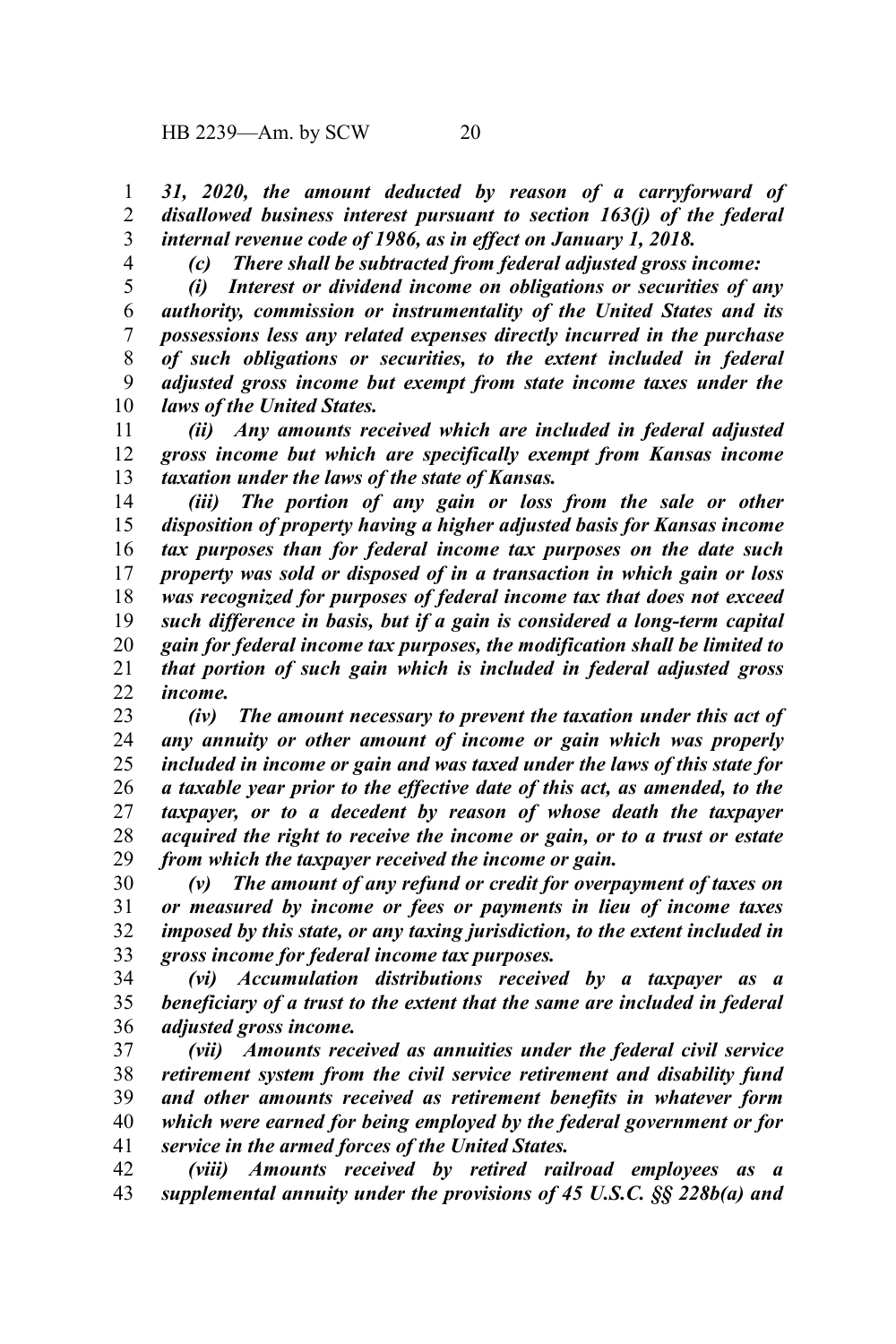## *228c(a)(1) et seq.* 1

*(ix) Amounts received by retired employees of a city and by retired employees of any board of such city as retirement allowances pursuant to K.S.A. 13-14,106, and amendments thereto, or pursuant to any charter ordinance exempting a city from the provisions of K.S.A. 13- 14,106, and amendments thereto.* 2 3 4 5 6

*(x) For taxable years beginning after December 31, 1976, the amount of the federal tentative jobs tax credit disallowance under the provisions of 26 U.S.C. § 280C. For taxable years ending after December 31, 1978, the amount of the targeted jobs tax credit and work incentive credit{, work opportunity tax credit and similar} disallowances under 26 U.S.C. § 280C. {For taxable years beginning after December 31, 2019, the provisions of this paragraph shall also apply to the employee retention credit.}* 7 8 9 10 11 12 13 14

*(xi) For taxable years beginning after December 31, 1986, dividend income on stock issued by Kansas venture capital, inc.* 15 16

*(xii) For taxable years beginning after December 31, 1989, amounts received by retired employees of a board of public utilities as pension and retirement benefits pursuant to K.S.A. 13-1246, 13-1246a and 13-1249, and amendments thereto.* 17 18 19 20

*(xiii) For taxable years beginning after December 31, 2004, amounts contributed to and the amount of income earned on contributions deposited to an individual development account under K.S.A. 74-50,201 et seq., and amendments thereto.* 21 22 23 24

*(xiv) For all taxable years commencing after December 31, 1996, that portion of any income of a bank organized under the laws of this state or any other state, a national banking association organized under the laws of the United States, an association organized under the savings and loan code of this state or any other state, or a federal savings association organized under the laws of the United States, for which an election as an S corporation under subchapter S of the federal internal revenue code is in effect, which accrues to the taxpayer who is a stockholder of such corporation and which is not distributed to the stockholders as dividends of the corporation. For taxable years beginning after December 31, 2012, and ending before January 1, 2017, the amount of modification under this subsection shall exclude the portion of income or loss reported on schedule E and included on line 17 of the taxpayer's form 1040 federal individual income tax return.* 25 26 27 28 29 30 31 32 33 34 35 36 37 38

*(xv) For all taxable years beginning after December 31, 2017, the cumulative amounts not exceeding \$3,000, or \$6,000 for a married couple filing a joint return, for each designated beneficiary that are contributed to: (1) A family postsecondary education savings account established under the Kansas postsecondary education savings program* 39 40 41 42 43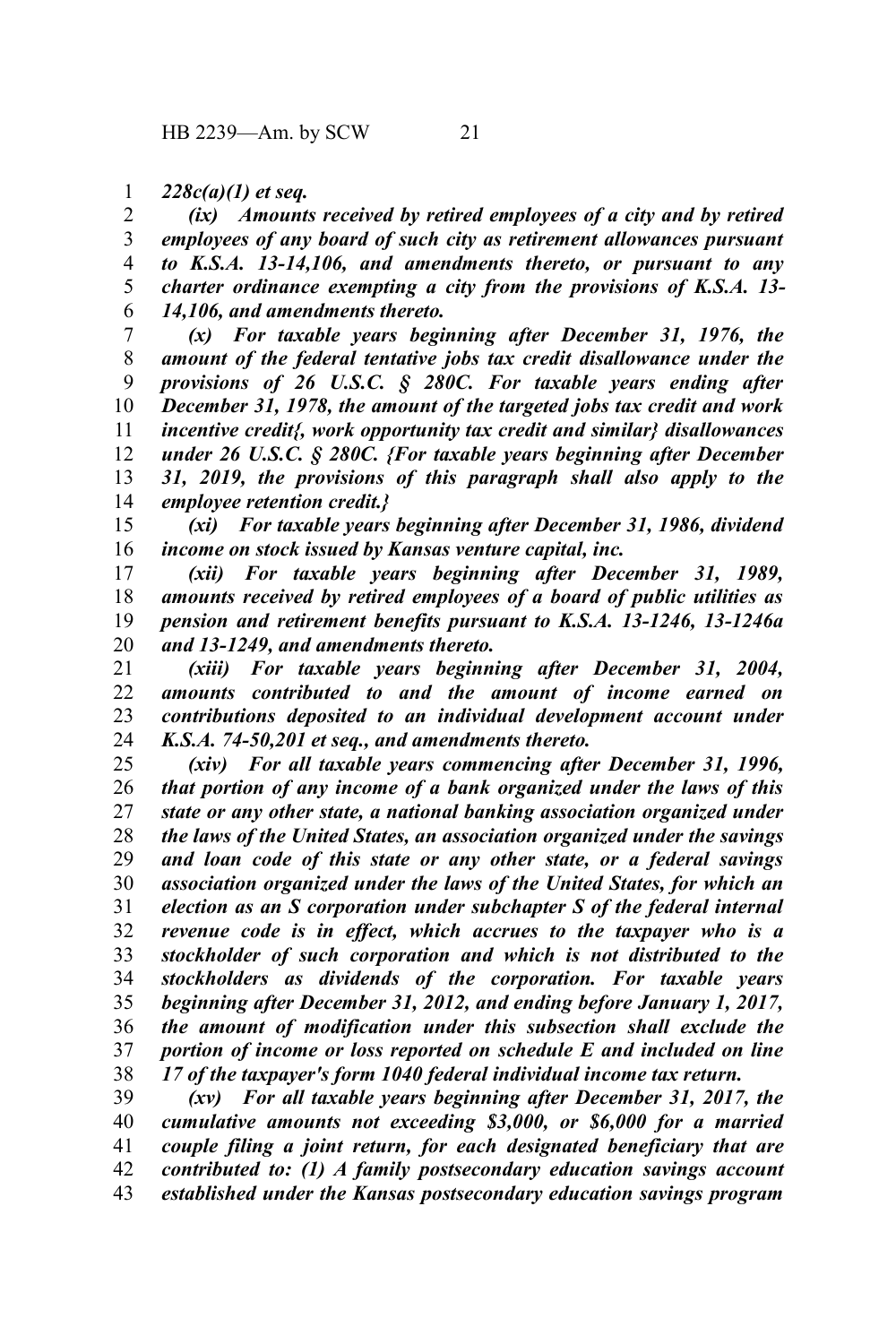*or a qualified tuition program established and maintained by another* 1

*state or agency or instrumentality thereof pursuant to section 529 of the internal revenue code of 1986, as amended, for the purpose of paying the qualified higher education expenses of a designated beneficiary; or (2) an achieving a better life experience (ABLE) account established under the Kansas ABLE savings program or a qualified ABLE program established and maintained by another state or agency or instrumentality thereof pursuant to section 529A of the internal revenue code of 1986, as amended, for the purpose of saving private funds to support an individual with a disability. The terms and phrases used in this paragraph shall have the meaning respectively ascribed thereto by the provisions of K.S.A. 75-643 and 75-652, and amendments thereto, and the provisions of such sections are hereby incorporated by reference for all purposes thereof.* 2 3 4 5 6 7 8 9 10 11 12 13 14

*(xvi) For all taxable years beginning after December 31, 2004, amounts received by taxpayers who are or were members of the armed forces of the United States, including service in the Kansas army and air national guard, as a recruitment, sign up or retention bonus received by such taxpayer as an incentive to join, enlist or remain in the armed services of the United States, including service in the Kansas army and air national guard, and amounts received for repayment of educational or student loans incurred by or obligated to such taxpayer and received by such taxpayer as a result of such taxpayer's service in the armed forces of the United States, including service in the Kansas army and air national guard.* 15 16 17 18 19 20 21 22 23 24 25

*(xvii) For all taxable years beginning after December 31, 2004, amounts received by taxpayers who are eligible members of the Kansas army and air national guard as a reimbursement pursuant to K.S.A. 48- 281, and amendments thereto, and amounts received for death benefits pursuant to K.S.A. 48-282, and amendments thereto, to the extent that such death benefits are included in federal adjusted gross income of the taxpayer.* 26 27 28 29 30 31 32

*(xviii) For the taxable year beginning after December 31, 2006, amounts received as benefits under the federal social security act which are included in federal adjusted gross income of a taxpayer with federal adjusted gross income of \$50,000 or less, whether such taxpayer's filing status is single, head of household, married filing separate or married filing jointly; and for all taxable years beginning after December 31, 2007, amounts received as benefits under the federal social security act which are included in federal adjusted gross income of a taxpayer with federal adjusted gross income of \$75,000 or less, whether such taxpayer's filing status is single, head of household, married filing separate or married filing jointly.* 33 34 35 36 37 38 39 40 41 42 43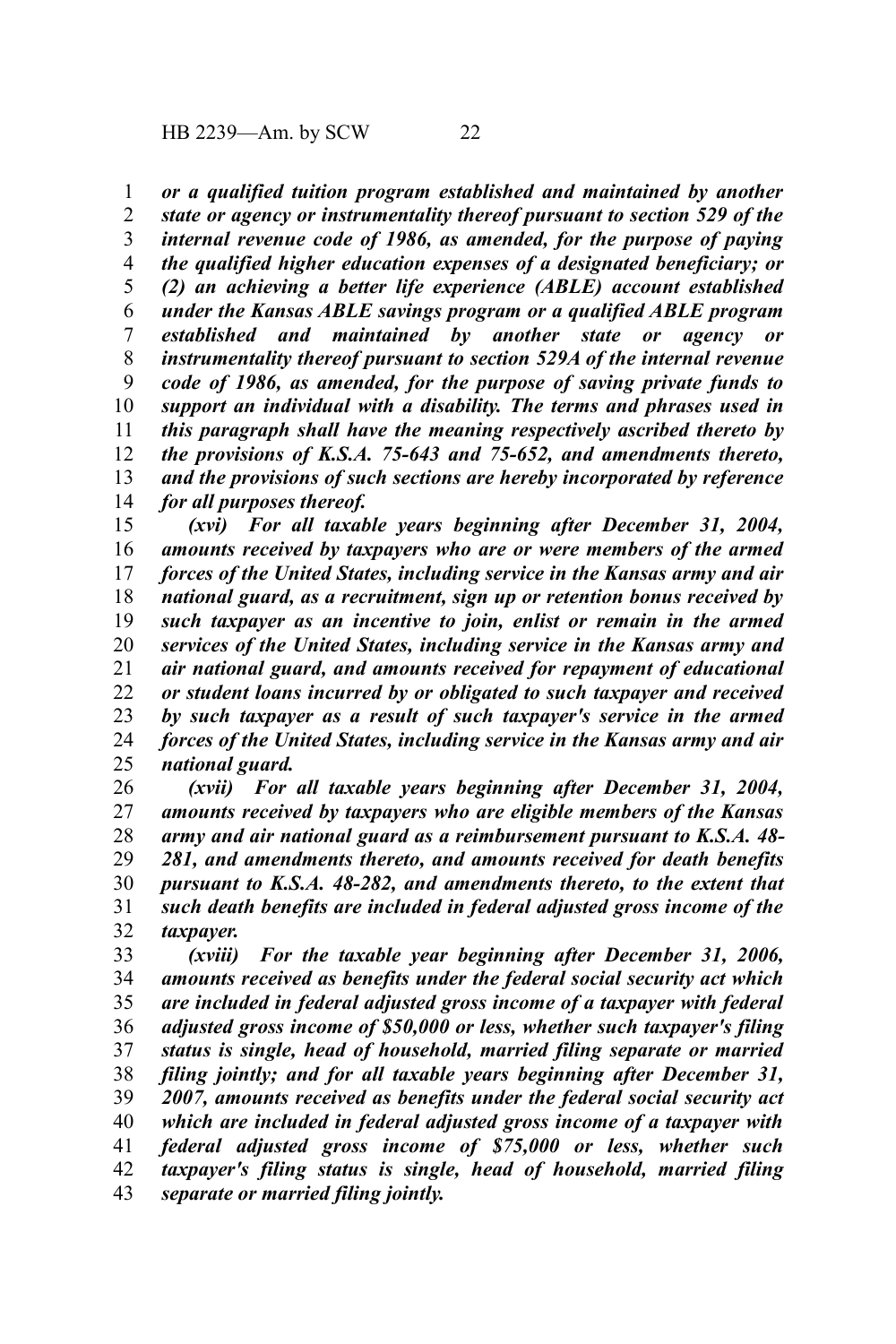*(xix) Amounts received by retired employees of Washburn university as retirement and pension benefits under the university's retirement plan.* 1 2 3

*(xx) For taxable years beginning after December 31, 2012, and ending before January 1, 2017, the amount of any: (1) Net profit from business as determined under the federal internal revenue code and reported from schedule C and on line 12 of the taxpayer's form 1040 federal individual income tax return; (2) net income, not including guaranteed payments as defined in section 707(c) of the federal internal revenue code and as reported to the taxpayer from federal schedule K-1, (form 1065-B), in box 9, code F or as reported to the taxpayer from federal schedule K-1, (form 1065) in box 4, from rental real estate, royalties, partnerships, S corporations, estates, trusts, residual interest in real estate mortgage investment conduits and net farm rental as determined under the federal internal revenue code and reported from schedule E and on line 17 of the taxpayer's form 1040 federal individual income tax return; and (3) net farm profit as determined under the federal internal revenue code and reported from schedule F and on line 18 of the taxpayer's form 1040 federal income tax return; all to the extent included in the taxpayer's federal adjusted gross income. For purposes of this subsection, references to the federal form 1040 and federal schedule C, schedule E, and schedule F, shall be to such form and schedules as they existed for tax year 2011 and as revised thereafter by the internal revenue service.* 4 5 6 7 8 9 10 11 12 13 14 15 16 17 18 19 20 21 22 23 24

*(xxi) For all taxable years beginning after December 31, 2013, amounts equal to the unreimbursed travel, lodging and medical expenditures directly incurred by a taxpayer while living, or a dependent of the taxpayer while living, for the donation of one or more human organs of the taxpayer, or a dependent of the taxpayer, to another person for human organ transplantation. The expenses may be claimed as a subtraction modification provided for in this section to the extent the expenses are not already subtracted from the taxpayer's federal adjusted gross income. In no circumstances shall the subtraction modification provided for in this section for any individual, or a dependent, exceed \$5,000. As used in this section, "human organ" means all or part of a liver, pancreas, kidney, intestine, lung or bone marrow. The provisions of this paragraph shall take effect on the day the secretary of revenue certifies to the director of the budget that the cost for the department of revenue of modifications to the automated tax system for the purpose of implementing this paragraph will not exceed \$20,000.* 25 26 27 28 29 30 31 32 33 34 35 36 37 38 39 40

*(xxii) For taxable years beginning after December 31, 2012, and ending before January 1, 2017, the amount of net gain from the sale of: (1) Cattle and horses, regardless of age, held by the taxpayer for draft,* 41 42 43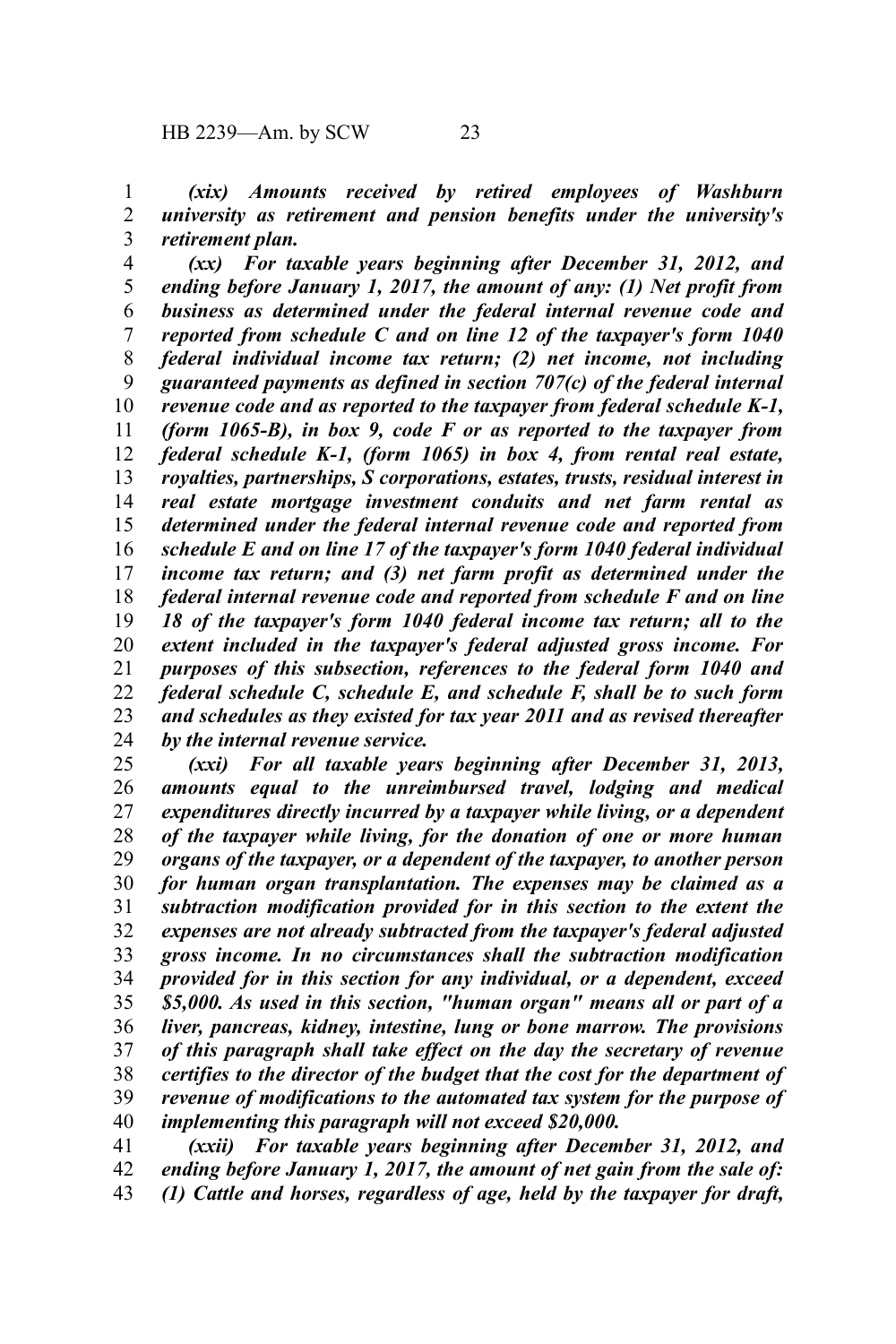HB 2239—Am. by SCW 24

*breeding, dairy or sporting purposes, and held by such taxpayer for 24 months or more from the date of acquisition; and (2) other livestock, regardless of age, held by the taxpayer for draft, breeding, dairy or sporting purposes, and held by such taxpayer for 12 months or more from the date of acquisition. The subtraction from federal adjusted gross income shall be limited to the amount of the additions recognized under the provisions of subsection (b)(xix) attributable to the business in which the livestock sold had been used. As used in this paragraph, the term "livestock" shall not include poultry.* 1 2 3 4 5 6 7 8 9

*(xxiii) For all taxable years beginning after December 31, 2012, amounts received under either the Overland Park, Kansas police department retirement plan or the Overland Park, Kansas fire department retirement plan, both as established by the city of Overland Park, pursuant to the city's home rule authority.* 10 11 12 13 14

*(xxiv) For taxable years beginning after December 31, 2013, and ending before January 1, 2017, the net gain from the sale from Christmas trees grown in Kansas and held by the taxpayer for six years or more.* 15 16 17 18

*(xxv) For all taxable years beginning after December 31, 2021: (1) The amount contributed to a first-time home buyer savings account pursuant to K.S.A. 2021 Supp. 58-4903, and amendments thereto, in an amount not to exceed \$3,000 for an individual or \$6,000 for a married couple filing a joint return; or (2) amounts received as income earned from assets in a first-time home buyer savings account.* 19 20 21 22 23 24

(xxv)*(xxvi) For all taxable years commencing after December 31, 2020, 100% of global intangible low-taxed income under section 951A of the federal internal revenue code of 1986, before any deductions allowed under section 250(a)(1)(B) of such code.* 25 26 27 28

(xxvi)*(xxvii) For all taxable years commencing after December 31, 2020, the amount disallowed as a deduction pursuant to section 163(j) of the federal internal revenue code of 1986, as in effect on January 1, 2018.* 29 30 31 32

(xxvii)*(xxviii) For taxable years commencing after December 31, 2020, the amount disallowed as a deduction pursuant to section 274 of the federal internal revenue code of 1986 for meal expenditures shall be allowed to the extent such expense was deductible for determining federal income tax and was allowed and in effect on December 31, 2017.* 33 34 35 36 37

*(xxix) For taxable years beginning after December 31, 2017, for an individual taxpayer who carried back federal net operating losses arising in a taxable year beginning after December 31, 2017, and before January 1, 2021, pursuant to section 172(b)(1) of the federal internal revenue code as amended by the coronavirus aid, relief, and economic security act (CARES act), the amount of such federal net operating loss carryback for* 38 39 40 41 42 43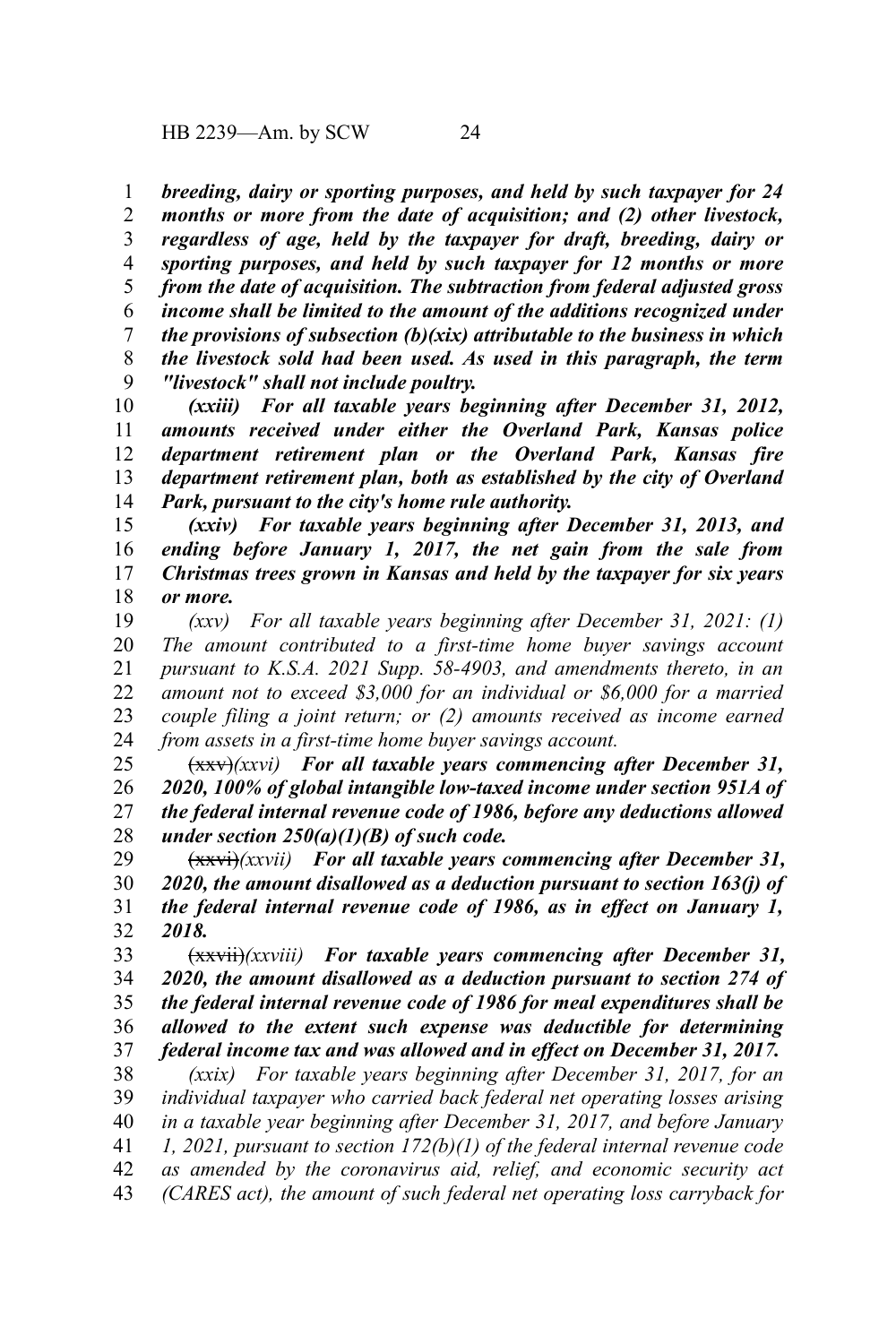*each applicable year. If the amount of such federal net operating loss carryback exceeds the taxpayer's Kansas adjusted gross income for such taxable year, the amount thereof that exceeds such Kansas adjusted gross income may be carried forward as a subtraction modification in the following taxable year or years until the total amount of such federal net operating loss carryback has been deducted, except that no such unused amount shall be carried forward for deduction as a subtraction modification after the 20<sup>th</sup> taxable year following the taxable year of the net operating loss.* 1 2 3 4 5 6 7 8 9

*(d) There shall be added to or subtracted from federal adjusted gross income the taxpayer's share, as beneficiary of an estate or trust, of the Kansas fiduciary adjustment determined under K.S.A. 79-32,135, and amendments thereto.* 10 11 12 13

*(e) The amount of modifications required to be made under this section by a partner which relates to items of income, gain, loss, deduction or credit of a partnership shall be determined under K.S.A. 79-32,131, and amendments thereto, to the extent that such items affect federal adjusted gross income of the partner.* 14 15 16 17 18

*(f) No taxpayer shall be assessed penalties and interest from the underpayment of taxes due to changes to this section that became law on July 1, 2017, so long as such underpayment is rectified on or before April 17, 2018.* 19 20 21 22

*Sec.* 28. *{29.} K.S.A. 2021 Supp. 79-32,119 is hereby amended to read as follows: 79-32,119. (a) The Kansas standard deduction of an individual, including a husband and wife who are either both residents or who file a joint return as if both were residents, shall be equal to the sum of the standard deduction amount allowed pursuant to this section, and the additional standard deduction amount allowed pursuant to this section for each such deduction allowable to such individual or to such husband and wife under the federal internal revenue code.* 23 24 25 26 27 28 29 30

*(b) For tax year 1998, and all tax years thereafter, the additional standard deduction amount shall be as follows: Single individual and head of household filing status, \$850; and married filing status, \$700.* 31 32 33

*(c) (1) For tax year 2013 through tax year 2020, the standard deduction amount of an individual, including husband and wife who are either both residents or who file a joint return as if both were residents, shall be as follows: Single individual filing status, \$3,000; married filing status, \$7,500; and head of household filing status, \$5,500.* 34 35 36 37 38

*(2) For tax* year *years 2021 and 2022,* and all tax years thereafter, *the standard deduction amount of an individual, including husband and wife who are either both residents or who file a joint return as if both were residents, shall be as follows: Single individual filing status, \$3,500; married filing status, \$8,000; and head of household filing* 39 40 41 42 43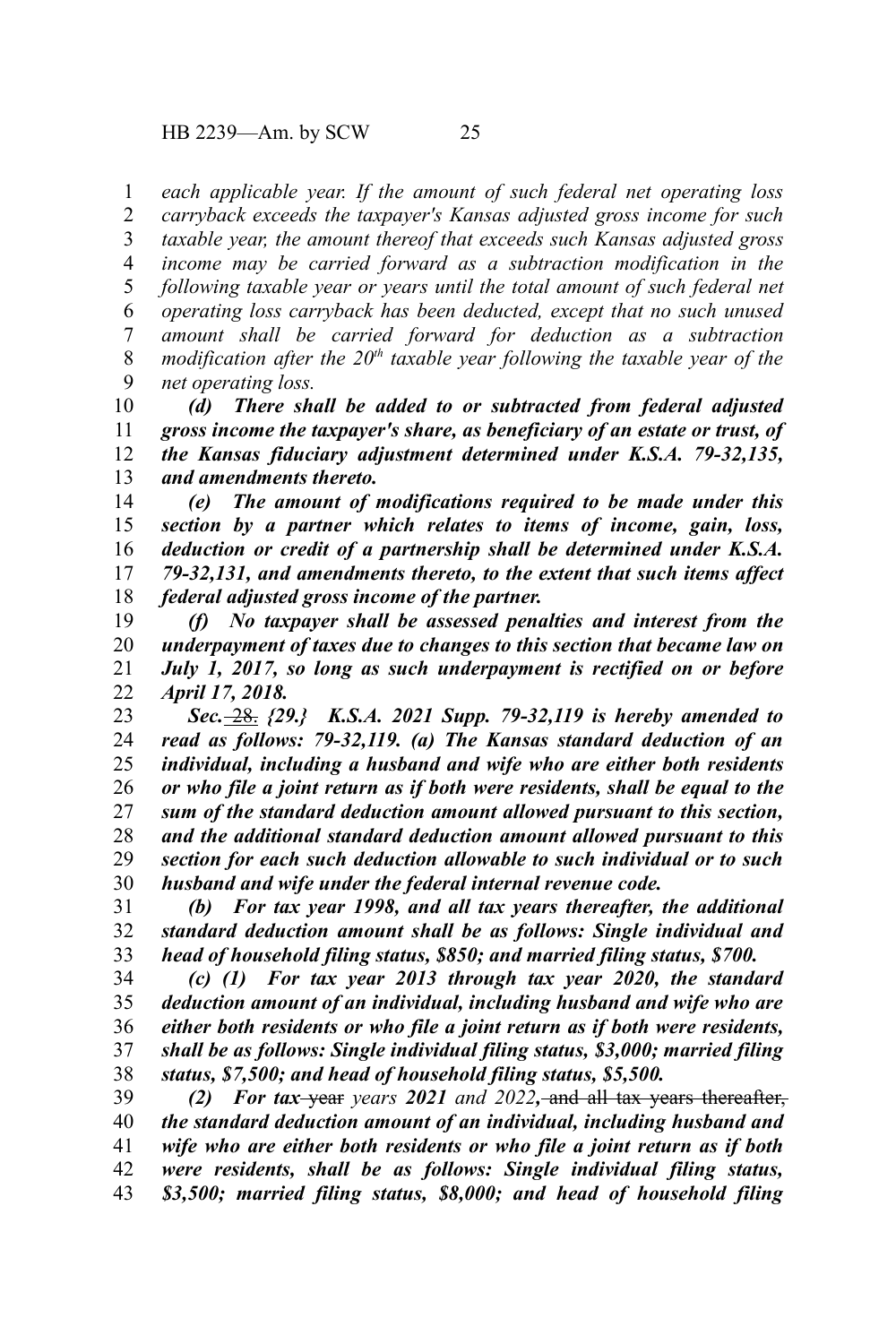*status, \$6,000.* 1

*(3) For tax year 2023, and all tax years thereafter, the standard deduction amount of an individual, including husband and wife who are either both residents or who file a joint return as if both were residents, shall be as follows: Single individual filing status, \$3,850; married filing status, \$8,800; and head of household filing status, \$6,600.* 2 3 4 5 6

*(d) For purposes of this section, the federal standard deduction allowable to a husband and wife filing separate Kansas income tax returns shall be determined on the basis that separate federal returns were filed, and the federal standard deduction of a husband and wife filing a joint Kansas income tax return shall be determined on the basis that a joint federal income tax return was filed.* 7 8 9 10 11 12

*Sec.* 29. *{30.} K.S.A. 2021 Supp. 79-32,138 is hereby amended to read as follows: 79-32,138. (a) Kansas taxable income of a corporation taxable under this act shall be the corporation's federal taxable income for the taxable year with the modifications specified in this section, except that in determination of such federal taxable income for all taxable years commencing after December 31, 2020, section 118 of the federal internal revenue code of 1986 shall be applied as in effect on December 21, 2017.* 13 14 15 16 17 18 19 20

21

*(b) There shall be added to federal taxable income:*

*(i) The same modifications as are set forth in K.S.A. 79-32,117(b), and amendments thereto, with respect to resident individuals, except subsections (b)(xix), (b)(xx), (b)(xxi), (b)(xxii) and (b)(xxiii);* 22 23 24

*(ii) the amount of all depreciation deductions claimed for any property upon which the deduction allowed by K.S.A. 79-32,221, 79- 32,227, 79-32,232, 79-32,237, 79-32,249, 79-32,250, 79-32,255 or 79- 32,256, and amendments thereto, is claimed;* 25 26 27 28

*(iii) the amount of any charitable contribution deduction claimed for any contribution or gift to or for the use of any racially segregated educational institution;* 29 30 31

*(iv) for taxable years commencing December 31, 2013, that portion of the amount of any expenditure deduction claimed in determining federal adjusted gross income for expenses paid by a taxpayer for health care when such expenses were paid or incurred for abortion coverage, a health benefit plan, as defined in K.S.A. 65-6731, and amendments thereto, when such expenses were paid or incurred for abortion coverage or amounts contributed to health savings accounts for such taxpayer's employees for the purchase of an optional rider for coverage of abortion in accordance with K.S.A. 40-2,190, and amendments thereto;* 32 33 34 35 36 37 38 39 40 41

*(v) the amount of any charitable contribution deduction claimed for any contribution or gift made to a scholarship granting organization to* 42 43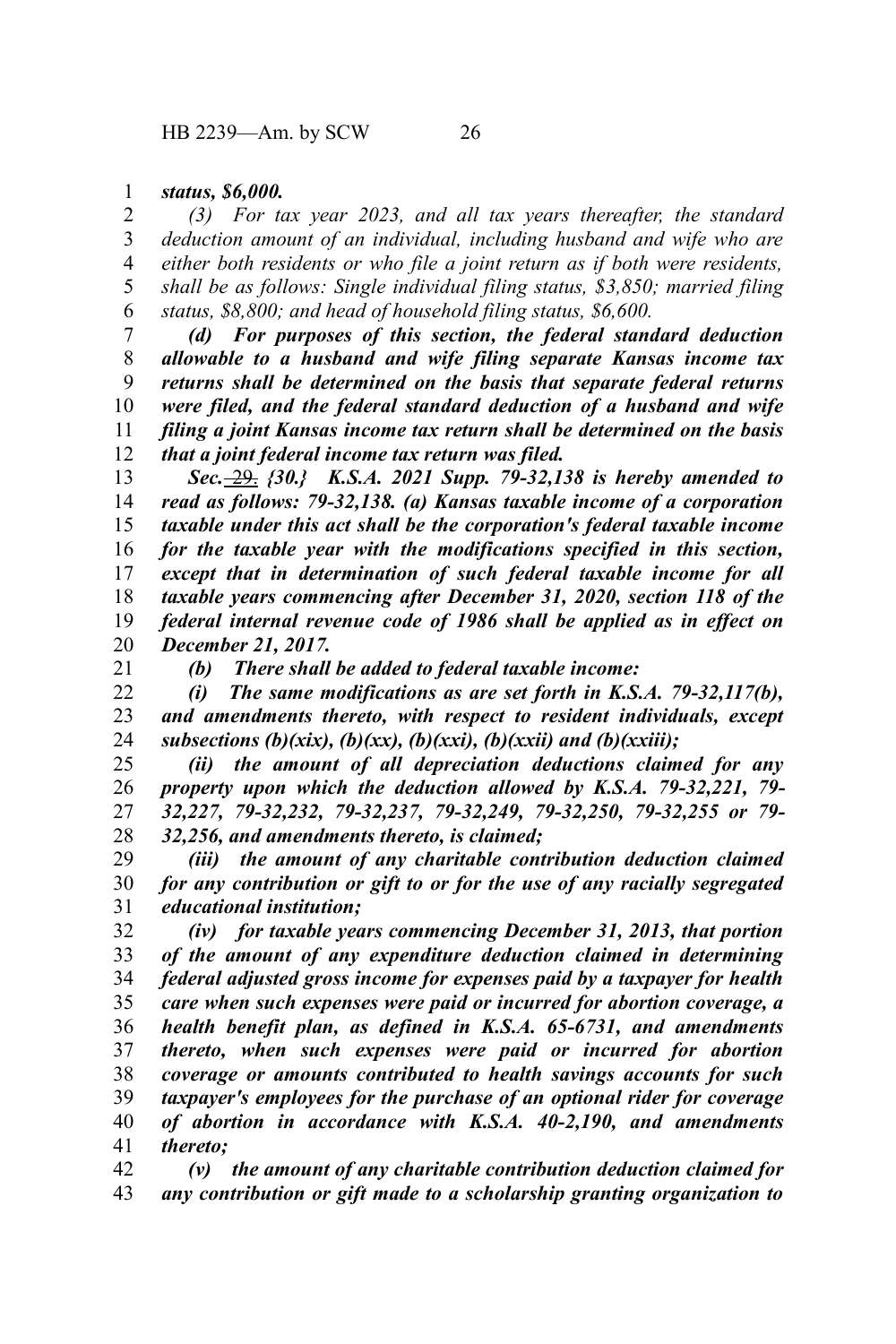HB 2239—Am. by SCW 27

3

*the extent the same is claimed as the basis for the credit allowed pursuant to K.S.A. 72-4357, and amendments thereto;* 1 2

*(vi) the federal net operating loss deduction;* and *{and}*

*(vii) for all taxable years commencing after December 31, 2020, the amount of any deduction claimed under section 250(a)(1)(B) of the federal internal revenue code of 1986; and* 4 5 6

*(viii) for taxable years commencing after December 31, 2021, an amount equal to the electing pass-through entity owner's distributive share of the electing pass-through entity's losses attributable to the state that are taxed pursuant to the provisions of the salt parity act.* 7 8 9 10 11

*(c) There shall be subtracted from federal taxable income:*

*(i) The same modifications as are set forth in K.S.A. 79-32,117(c), and amendments thereto, with respect to resident individuals, except subsection (c)(xx);* 12 13 14

*(ii) the federal income tax liability for any taxable year commencing prior to December 31, 1971, for which a Kansas return was filed after reduction for all credits thereon, except credits for payments on estimates of federal income tax, credits for gasoline and lubricating oil tax, and for foreign tax credits if, on the Kansas income tax return for such prior year, the federal income tax deduction was computed on the basis of the federal income tax paid in such prior year, rather than as accrued. Notwithstanding the foregoing, the deduction for federal income tax liability for any year shall not exceed that portion of the total federal income tax liability for such year which bears the same ratio to the total federal income tax liability for such year as the Kansas taxable income, as computed before any deductions for federal income taxes and after application of subsections (d) and (e) as existing for such year, bears to the federal taxable income for the same year;* 15 16 17 18 19 20 21 22 23 24 25 26 27 28

*(iii) an amount for the amortization deduction allowed pursuant to K.S.A. 79-32,221, 79-32,227, 79-32,232, 79-32,237, 79-32,249, 79- 32,250, 79-32,255 or 79-32,256, and amendments thereto;* 29 30 31

*(iv) for all taxable years commencing after December 31, 1987, the amount included in federal taxable income pursuant to the provisions of section 78 of the internal revenue code;* 32 33 34

*(v) 80% of dividends from corporations incorporated outside of the United States or the District of Columbia which are included in federal taxable income. As used in this paragraph, "dividends" includes amounts included in income under section 965 of the federal internal revenue code of 1986, net of the deduction permitted by section 965(c) of the federal internal revenue code of 1986. For all taxable years commencing after December 31, 2020, this paragraph does not apply to* amounts excluded from income pursuant to K.S.A. 79-32,117(c) $\left(\frac{1}{12}x\right)$ *(xxvi), and amendments thereto, or amounts added back pursuant to* 35 36 37 38 39 40 41 42 43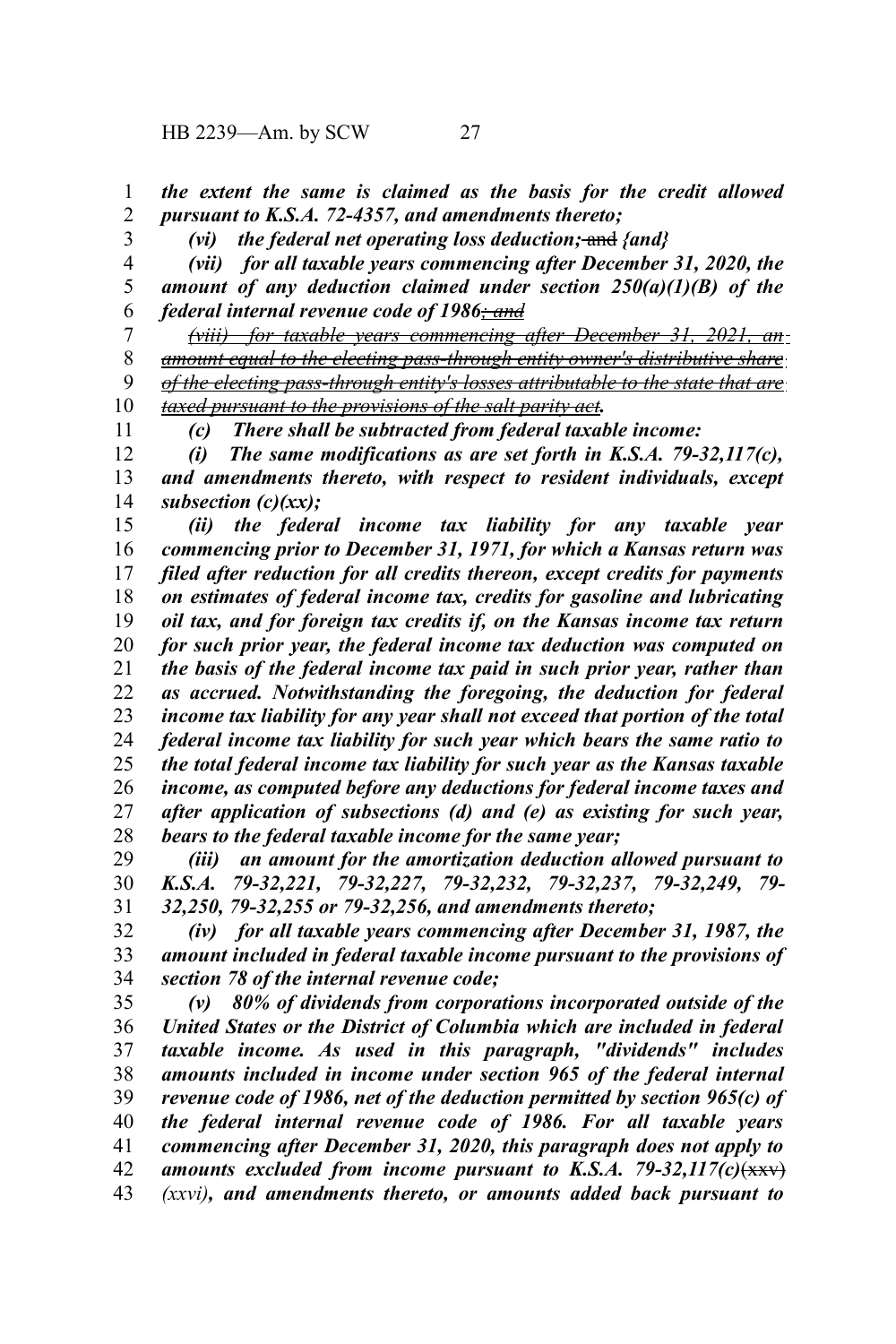*K.S.A. 79-32,138(b)(vii), and amendments thereto;* and *{and}* 1

*(vi) for all taxable years commencing after December 31, 2020, the amount disallowed as a deduction pursuant to section 162(r) of the federal internal revenue code of 1986, as in effect on January 1, 2018; and* 2 3 4 5

*(vii) for taxable years commencing after December 31, 2021, an amount equal to the electing pass-through entity owner's distributive share of the electing pass-through entity's income attributable to the state that is taxed pursuant to the provisions of the salt parity act.* 6 7 8 9

*(d) If any corporation derives all of its income from sources within Kansas in any taxable year commencing after December 31, 1979, its Kansas taxable income shall be the sum resulting after application of subsections (a) through (c). Otherwise, such corporation's Kansas taxable income in any such taxable year, after excluding any refunds of federal income tax and before the deduction of federal income taxes provided by subsection (c)(ii) shall be allocated as provided in K.S.A. 79- 3271 through 79-3293, and amendments thereto, plus any refund of federal income tax as determined under K.S.A. 79-32,117(b)(iv), and amendments thereto, and minus the deduction for federal income taxes as provided by subsection (c)(ii) shall be such corporation's Kansas taxable income.* 10 11 12 13 14 15 16 17 18 19 20 21

*(e) A corporation may make an election with respect to its first taxable year commencing after December 31, 1982, whereby no addition modifications as provided for in subsection (b)(ii) and subtraction modifications as provided for in subsection (c)(iii) as those subsections existed prior to their amendment by this act, shall be required to be made for such taxable year.* 22 23 24 25 26 27

*Sec.* 30. *{31.} K.S.A. 2021 Supp. 79-32,143 is hereby amended to read as follows: 79-32,143. (a) (1) (A) For net operating losses incurred in taxable years prior to January 1, 2018, a net operating loss deduction shall be allowed in the same manner that it is allowed under the federal internal revenue code, except that such net operating loss may only be carried forward to each of the 10 taxable years following the taxable year of the net operating loss.* 28 29 30 31 32 33 34

*(B) For net operating losses incurred in taxable years beginning after December 31, 2017, a net operating loss deduction shall be allowed in the same manner that it is allowed under the federal internal revenue code, except that such net operating loss deduction may only be carried forward.* 35 36 37 38 39

*(2) For net operating farm losses, as defined by section 172 of the federal internal revenue code, incurred in taxable years beginning after December 31, 1999, a net operating loss deduction shall be allowed in the same manner that it is allowed under the federal internal revenue* 40 41 42 43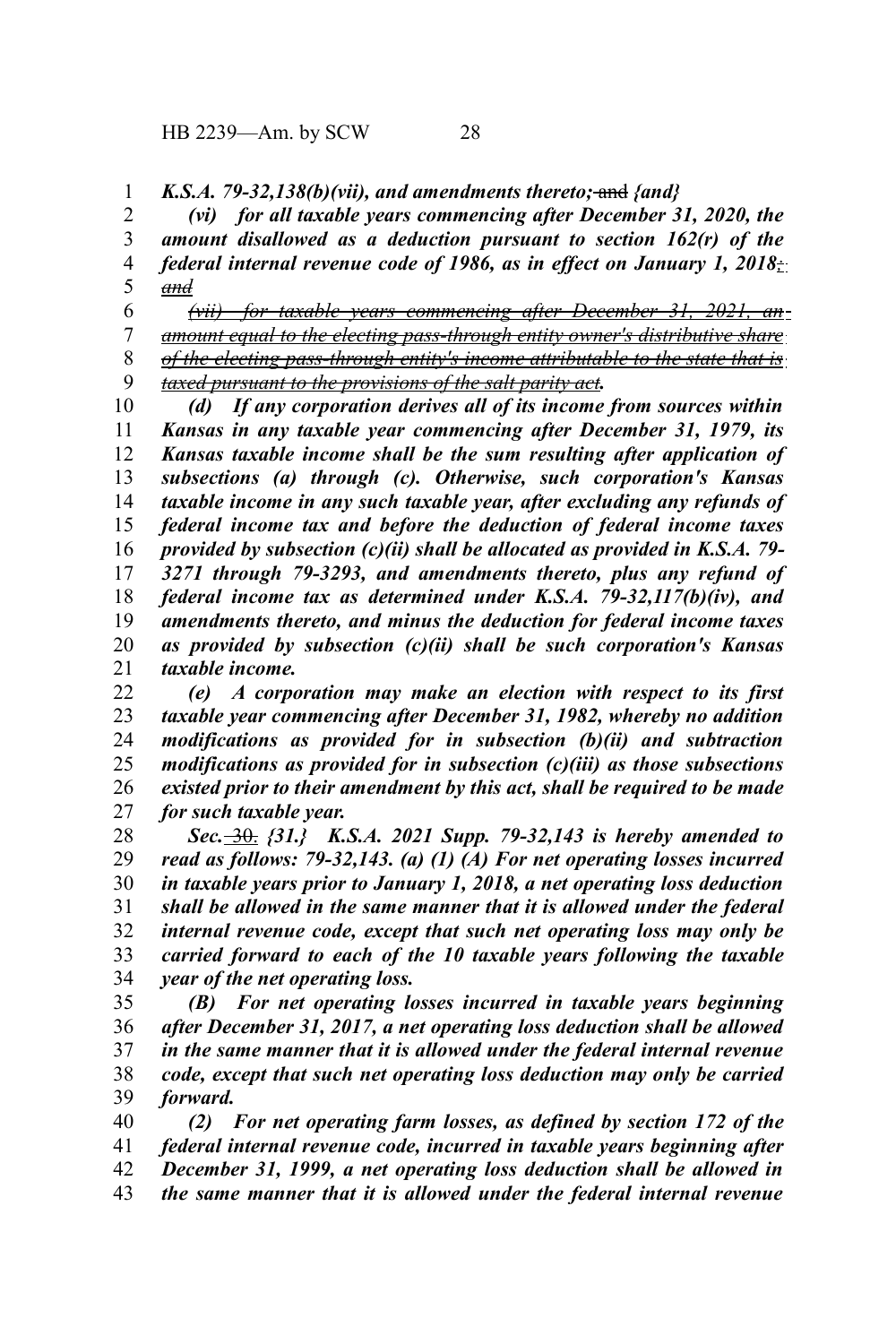*code except that such net operating loss may be carried forward to each of the 10 taxable years following the taxable year of the net operating loss.* 1 2 3

*(3) The amount of the net operating loss that may be carried back or forward for Kansas income tax purposes shall be that portion of the federal net operating loss allocated to Kansas under this act in the taxable year that the net operating loss is sustained.* 4 5 6 7

*(b) The amount of the loss to be carried back or forward will be the federal net operating loss after: (1) All modifications required under this act applicable to the net loss in the year the loss was incurred; and (2) after apportionment as to source in the case of corporations, nonresident individuals for losses incurred in taxable years beginning prior to January 1, 1978, and nonresident estates and trusts in the same manner that income for such corporations, nonresident individuals, estates and trusts is required to be apportioned.* 8 9 10 11 12 13 14 15

*(c) If a net operating loss was incurred in a taxable year beginning prior to January 1, 1988, the amount of the net operating loss that may be carried back and carried forward and the period for which it may be carried back and carried forward shall be determined under the provisions of the Kansas income tax laws that were in effect during the year that such net operating loss was incurred.* 16 17 18 19 20 21

*(d) If any portion of a net operating loss described in subsections (a) and (b) is not utilized prior to the final year of the carryforward period provided in subsection (a), a refund shall be allowable in such final year in an amount equal to the refund which would have been allowable in the taxable year the loss was incurred by utilizing the three year carryback provided under K.S.A. 79-32,143, as in effect on December 31, 1987, multiplied by a fraction, the numerator of which is the unused portion of such net operating loss in the final year, and the denominator of which is the amount of such net operating loss that could have been carried back to the three years immediately preceding the year in which the loss was incurred. In no event may such fraction exceed one.* 22 23 24 25 26 27 28 29 30 31 32 33

*(e) Notwithstanding any other provisions of the Kansas income tax act, the net operating loss as computed under subsections (a), (b) and (c) shall be allowed in full in determining Kansas taxable income or at the option of the taxpayer allowed in full in determining Kansas adjusted gross income.* 34 35 36 37 38

*(f) No refund of income tax that results from a net operating farm loss carry back shall be allowed in an amount exceeding \$1,500 in any year. Any overpayment in excess of \$1,500 may be carried forward to any year or years after the year of the loss and may be claimed as a credit against the tax. The refundable portion of such credit shall not* 39 40 41 42 43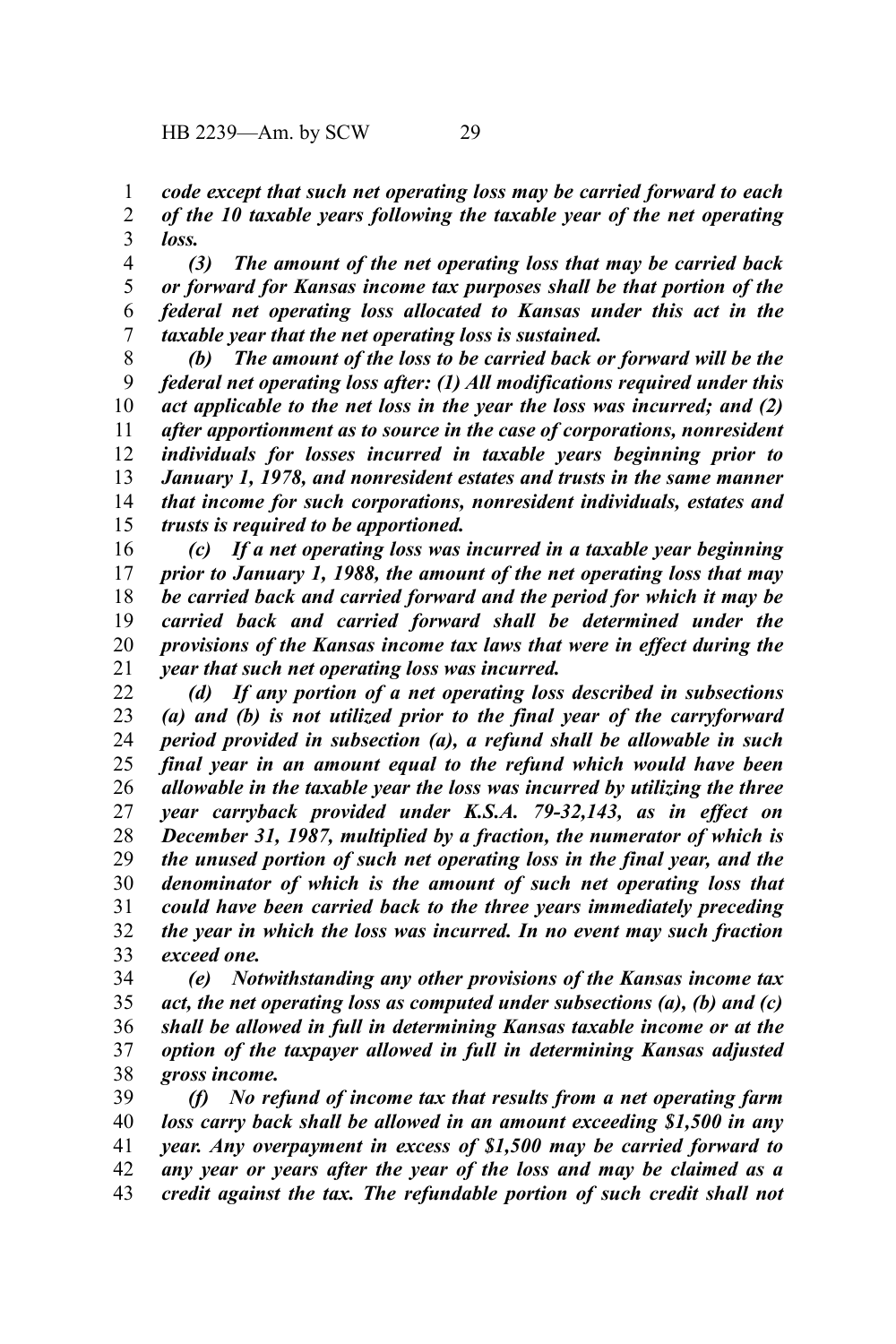## *exceed \$1,500 in any year.* 1

*(g) For tax year 2013, and all tax years thereafter, a net operating loss allowed by this section shall only be available to taxpayers subject to the income tax on corporations imposed pursuant to K.S.A. 79- 32,110(c), and amendments thereto, and used only to determine such taxpayer's corporate income tax liability.* 2 3 4 5 6

*(h) Notwithstanding any other provisions of the Kansas income tax act, for tax year 2006, if a net operating loss is incurred from the sale at a loss of a historic hotel located in a community with less than 2,500 citizens improved by funds borrowed on both such hotel and farmland owned by the taxpayer that is located within 20 miles of such hotel, and previously the farmland was sold at a gain and in which case a majority of the proceeds were used to pay off the mortgage on such hotel, the net operating loss may be carried back three years to offset the gain on the sale of such farmland. The taxpayer may file an amended return for the three prior years.* 7 8 9 10 11 12 13 14 15 16

*{Sec. 32. K.S.A. 79-32,261 is hereby amended to read as follows: 79-32,261. (a) (1) On and after July 1, 2008, any taxpayer who contributes in the manner prescribed by this* section *paragraph to a community college located in Kansas for capital improvements, to a technical college for deferred maintenance or the purchase of technology or equipment or to a postsecondary educational institution located in Kansas for deferred maintenance, shall be allowed a credit against the tax imposed by the Kansas income tax act, the premium tax or privilege fees imposed pursuant to K.S.A. 40-252, and amendments thereto, or the privilege tax as measured by net income of financial institutions imposed pursuant to article 11 of chapter 79 of the Kansas Statutes Annotated, and amendments thereto. The tax credit allowed by this* section *paragraph is applicable for the tax year 2008 for any contributions made on and after July 1, 2008, and for the tax years 2009, 2010, 2011 and 2012 for any contributions made during the entire tax year. The amount of the credit allowed by this* section *paragraph shall not exceed 60% of the total amount contributed during the taxable year by the taxpayer to a community college or a technical college located in Kansas for such purposes. The amount of the credit allowed by this* section *paragraph shall not exceed 50% of the total amount contributed during the taxable year by the taxpayer to a postsecondary educational institution for such purposes. If the amount of the credit allowed by this* section *paragraph for a taxpayer who contributes to a community college or a technical college exceeds the taxpayer's income tax liability imposed by the Kansas income tax act, such excess amount shall be refunded to the taxpayer. If the amount of the tax credit for a taxpayer who contributes to a postsecondary educational institution* 17 18 19 20 21 22 23 24 25 26 27 28 29 30 31 32 33 34 35 36 37 38 39 40 41 42 43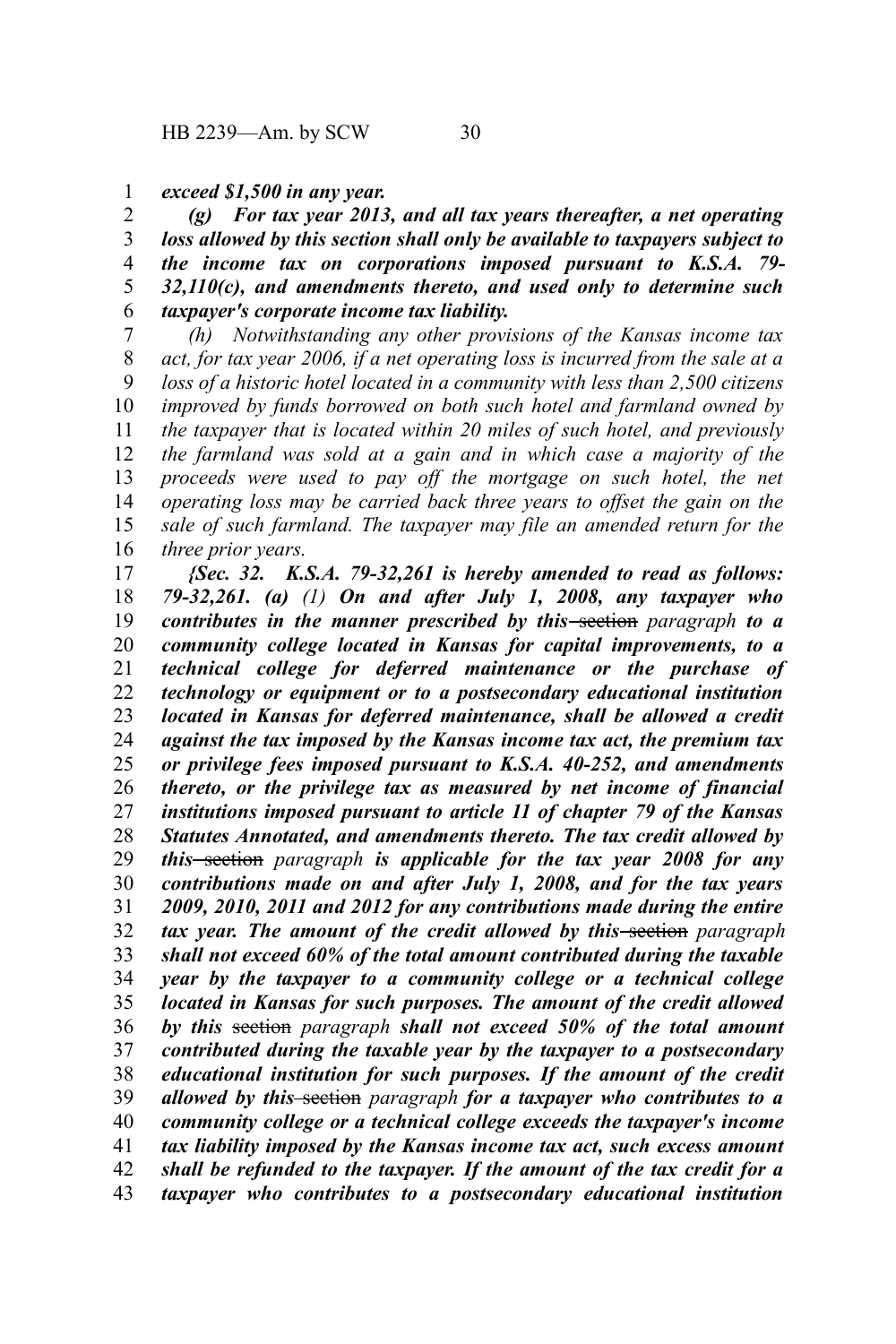*exceeds the taxpayer's income tax liability for the taxable year, the amount which exceeds the tax liability may be carried over for deduction from the taxpayer's income tax liability in the next succeeding taxable year or years until the total amount of the tax credit has been deducted from tax liability, except that no such tax credit shall be carried over for deduction after the third taxable year succeeding the taxable year in which the contribution is made. Prior to the issuance of any tax credits pursuant to this* section *paragraph, the structure of the process in which contributions received by a community college, a technical college or a postsecondary educational institution qualify as tax credits allowed and issued pursuant to this* section *paragraph* shall be developed by a *community college, a technical college and a postsecondary educational institution in consultation with the secretary of revenue and the foundation or endowment association of any such community college, technical college or postsecondary educational institution in a manner that complies with requirements specified in the federal internal revenue code of 1986, as amended, so that contributions qualify as charitable contributions allowable as deductions from federal adjusted gross income.* 1 2 3 4 5 6 7 8 9 10 11 12 13 14 15 16 17 18 19

*(2) On and after July 1, 2022, any taxpayer who contributes in the manner prescribed by this paragraph to a community college or technical college located in Kansas for capital improvements, deferred maintenance or the purchase of technology or equipment shall be allowed a credit against the tax imposed by the Kansas income tax act, the premium tax or privilege fees imposed pursuant to K.S.A. 40-252, and amendments thereto, or the privilege tax as measured by net income of financial institutions imposed pursuant to article 11 of chapter 79 of the Kansas Statutes Annotated, and amendments thereto. The tax credit allowed by this paragraph is applicable for the tax year 2022 for any contributions made on and after July 1, 2022, and for the tax years 2023, 2024, 2025 and 2026 for any contributions made during the entire tax year. The amount of the credit allowed by this paragraph shall equal 60% of the total amount contributed during the taxable year by the taxpayer to a community college or a technical college located in Kansas for such purposes. If the amount of the credit allowed by this paragraph for a taxpayer who contributes to a community college or technical college exceeds the taxpayer's income tax liability imposed by the Kansas income tax act, such excess amount shall not be refunded to the taxpayer. Prior to the issuance of any tax credits pursuant to this paragraph, the structure of the process in which contributions received by a community college or technical college qualify as tax credits allowed and issued pursuant to this paragraph shall be developed by a community college and technical college in consultation with the secretary of revenue and the foundation or* 20 21 22 23 24 25 26 27 28 29 30 31 32 33 34 35 36 37 38 39 40 41 42 43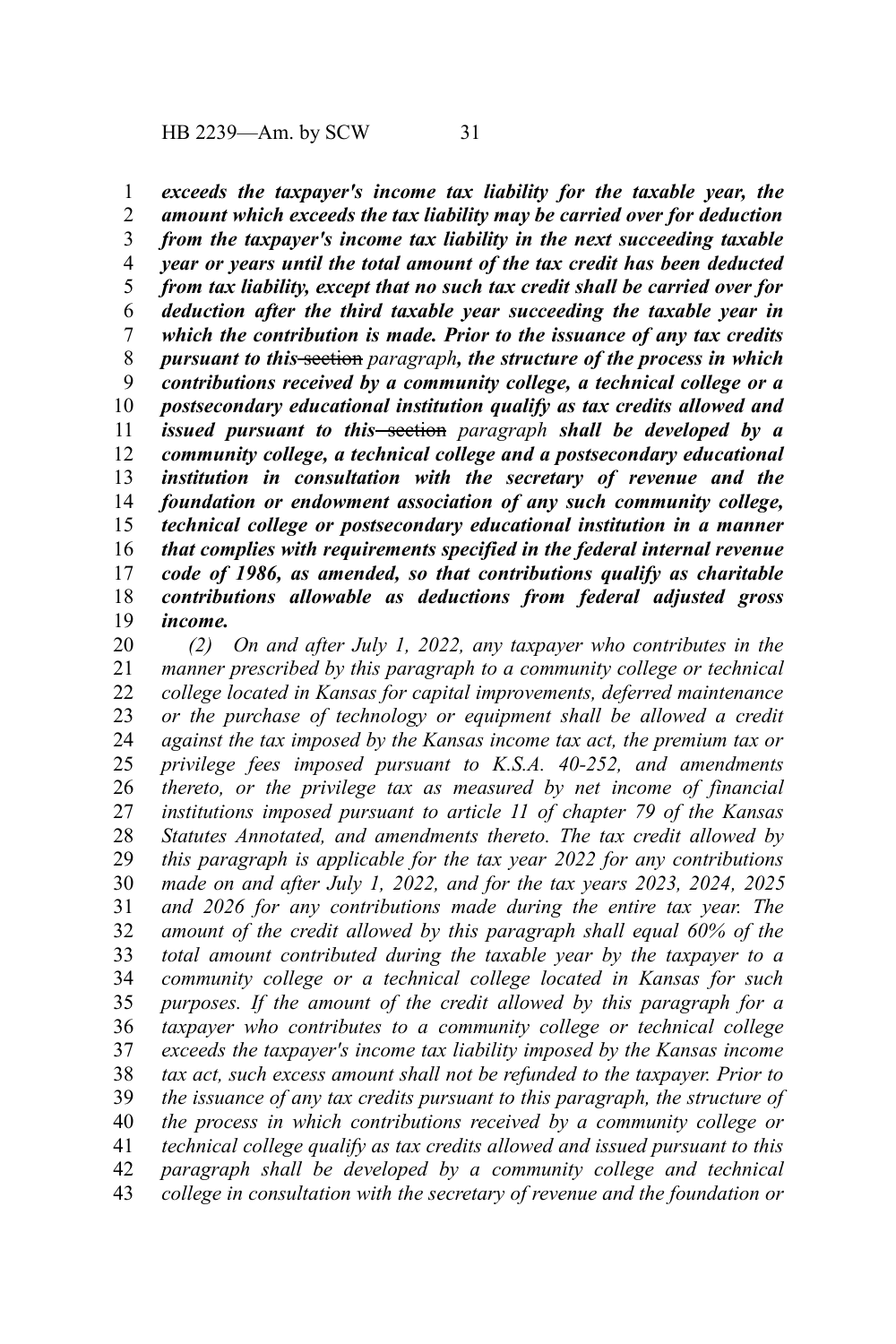*endowment association of any such community college or technical college in a manner that complies with requirements specified in the federal internal revenue code of 1986, as amended, so that contributions qualify as charitable contributions allowable as deductions from federal adjusted gross income.* 1 2 3 4 5

*(b) (1) Upon receipt of any* such *contributions to a community college made pursuant to the provisions of* this section *subsection (a)(1), the treasurer of the community college shall deposit such contributions to the credit of the capital outlay fund of such community college established as provided by K.S.A. 71-501a, and amendments thereto. Expenditures from such fund shall be made for the purposes described in* subsection (a) of *K.S.A. 71-501(a), and amendments thereto, except that expenditures shall not be made from such fund for new construction or the acquisition of real property for use as building sites or for educational programs.* 6 7 8 9 10 11 12 13 14 15

*(2) Upon receipt of any* such *contributions to a technical college made pursuant to the provisions of* this section *subsection (a)(1), such contributions shall be deposited to the credit of a deferred maintenance fund or a technology and equipment fund established by the technical college which received the contribution. Expenditures from such fund shall be made only for the purpose as provided in this subsection*  $(b)(1)$ *.* 16 17 18 19 20 21

*(3) Upon receipt of any such contributions to a postsecondary educational institution made pursuant to the provisions of* this section *subsection (a)(1), such contributions shall be deposited to the credit of the appropriate deferred maintenance support fund of the postsecondary educational institution* which *that received the contribution. Expenditures from such fund shall be made only for the purposes designated for such fund pursuant to law.* 22 23 24 25 26 27 28

*(4) Upon receipt of any such contributions to a community college or technical college made pursuant to the provisions of subsection (a)(2), the treasurer of the community college or technical college shall deposit such contributions to the credit of the capital outlay fund of such community college or technical college established as provided by K.S.A. 71-501a, and amendments thereto. Expenditures from such fund shall be made for the purposes designated for such fund pursuant to law.* 29 30 31 32 33 34 35

*(c) (1) In no event shall the total amount of credits allowed under* this section *subsection (a)(1) for taxpayers who contribute to any one such community college or technical college exceed the following amounts: For the tax year 2008, an amount not to exceed \$78,125; for the tax year 2009, an amount not to exceed \$156,250; and for the tax years 2010, 2011 and 2012, an amount not to exceed \$208,233.33.* 36 37 38 39 40 41

(2) In no event shall the total of credits allowed under-this section*subsection (a)(1) for taxpayers who contribute to postsecondary* 42 43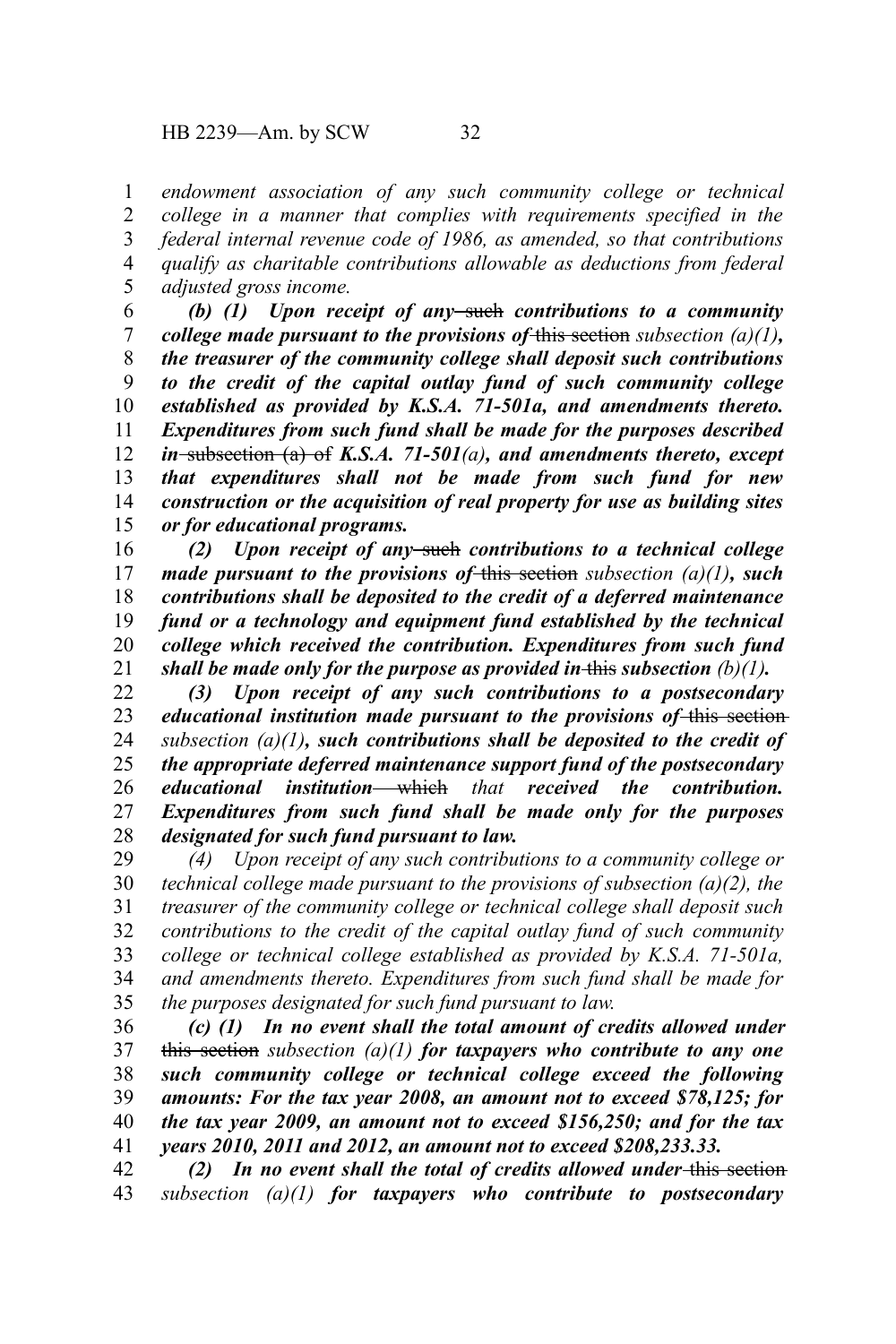*educational institutions exceed the following amounts: For the tax year* 1

*2008, an amount not to exceed \$5,625,000; for the tax year 2009, an amount not to exceed \$11,250,000; and for the tax years 2010, 2011 and 2012, an amount not to exceed \$15,000,000. Except as otherwise provided, the allocation of such tax credits for each individual state educational institution shall be determined by the state board of regents in consultation with the secretary of revenue and the university foundation or endowment association of each postsecondary educational institution, and such determination shall be completed prior to the issuance of any tax credits pursuant to* this section *subsection (a)(1). Not more than 40% of the total of credits allowed under*—this section*subsection (a)(1) shall be allocated to any one postsecondary educational institution unless all such postsecondary educational institutions approve an allocation to any one such postsecondary educational institution which exceeds 40% of the total of such credits allowed under* this section *subsection (a)(1).* 2 3 4 5 6 7 8 9 10 11 12 13 14 15 16

*(3) For the tax years 2022 through 2026, the amount of such credit awarded under subsection (a)(2) for each taxpayer shall not exceed \$500,000 per tax year.* 17 18 19

*(4) In no event shall the total of credits allowed under subsection (a) (2) for contributions to any one community college or technical college exceed \$1,000,000 per tax year.* 20 21 22

*(5) In no event shall the total of credits allowed under subsection (a) (2) exceed \$7,000,000 for each tax year that the credit remains in effect.* 23 24

*(d) As used in this section: (1) "Community college" means a community college established under the provisions of the community college act;* 25 26 27

*(2) "deferred maintenance" means the maintenance, repair, reconstruction or rehabilitation of a building located at a technical college or a postsecondary educational institution which has been deferred, any utility systems relating to such building, any life-safety upgrades to such building and any improvements necessary to be made to such building in order to comply with the requirements of the Americans with disabilities act or other federal or state law, except that for taxable years commencing after December 31, 2013, deferred maintenance shall not include any maintenance, repair, reconstruction or rehabilitation of any building in which any abortion, as defined in K.S.A. 65-6701, and amendments thereto, is performed;* 28 29 30 31 32 33 34 35 36 37 38

*(3) "postsecondary educational institution" means the university of Kansas, Kansas state university of agriculture and applied science, Wichita state university, Emporia state university, Pittsburg state university, Fort Hays state university and Washburn university of Topeka; and* 39 40 41 42 43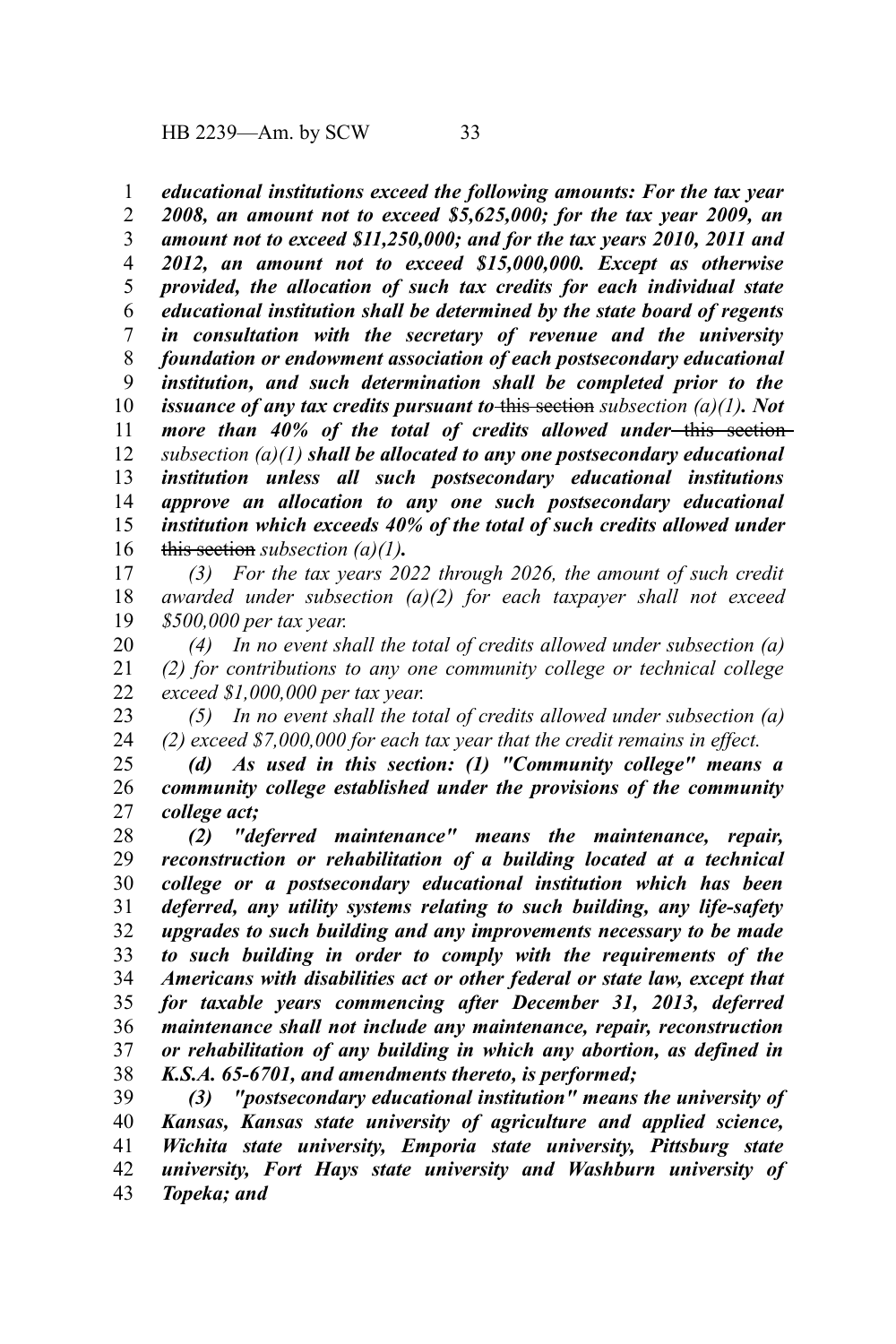*(4) "technical college" means a technical college as designated pursuant to K.S.A. 74-32,458, 74-32,460, 74-32,461, 74-32,462* and*, 74- 32,464*, *and 74-32,465, and amendments thereto, and the institute of technology at Washburn university.* 1 2 3 4

*(e) Any taxpayer not subject to Kansas income, privilege or premiums tax who contributes to a community college, technical college or postsecondary educational institution, hereinafter designated the transferor, may sell, assign, convey or otherwise transfer tax credits allowed and earned pursuant to this section. The sale price of a tax credit shall be at least 50% of the full value of the credit. Such credit shall be deemed to be allowed and earned by any such taxpayer which is only disqualified therefrom by reason of not being subject to such Kansas taxes. The taxpayer acquiring earned credits, hereinafter designated the transferee, may use the amount of the acquired credits to offset up to 100% of the taxpayer's income, privilege or premiums tax liability for the taxable year in which such acquisition was made. Such credits may be sold or transferred only one time and, if sold or transferred, shall be transferred in the tax year such credit is earned or the two successive tax years. A transferred credit shall be claimed in the year purchased. The transferor shall enter into a written agreement with the transferee establishing the terms and conditions of the sale or transfer and shall perfect such transfer by notifying the secretary of revenue in writing within 30 calendar days following the effective date of the transfer, subject to the review and approval or denial of such transfer by the secretary of revenue. The transferor and transferee shall provide any information pertaining to the sale or transfer as may be required by the secretary of revenue to administer and carry out the provisions of this section. The amount received by the transferor of such tax credit shall be taxable as income of the transferor, and the excess of the value of such credit over the amount paid by the transferee for such credit shall be taxable as income of the transferee.* 5 6 7 8 9 10 11 12 13 14 15 16 17 18 19 20 21 22 23 24 25 26 27 28 29 30 31

*(f) The secretary of revenue shall submit an annual report to the legislature to assist the legislature in the evaluation of the utilization of any credits claimed pursuant to this act, including information specific as to each community college, technical college or postsecondary educational institution. Such report shall be due on or before the first day of the legislative session following the tax year in which the credits were claimed.* 32 33 34 35 36 37 38

*(g) The secretary of revenue shall adopt rules and regulations necessary to administer the provisions of this section.}* 39 40

Sec. 20. *31. {33.}* K.S.A. *79-3220, and 79-32,111 {and 79-32,261} and K.S.A. 2021 Supp. 79-32,117, 79-32,117q, 79-32,119, 79-32,138 and* 79-32,143 is are hereby repealed. 41 42 43